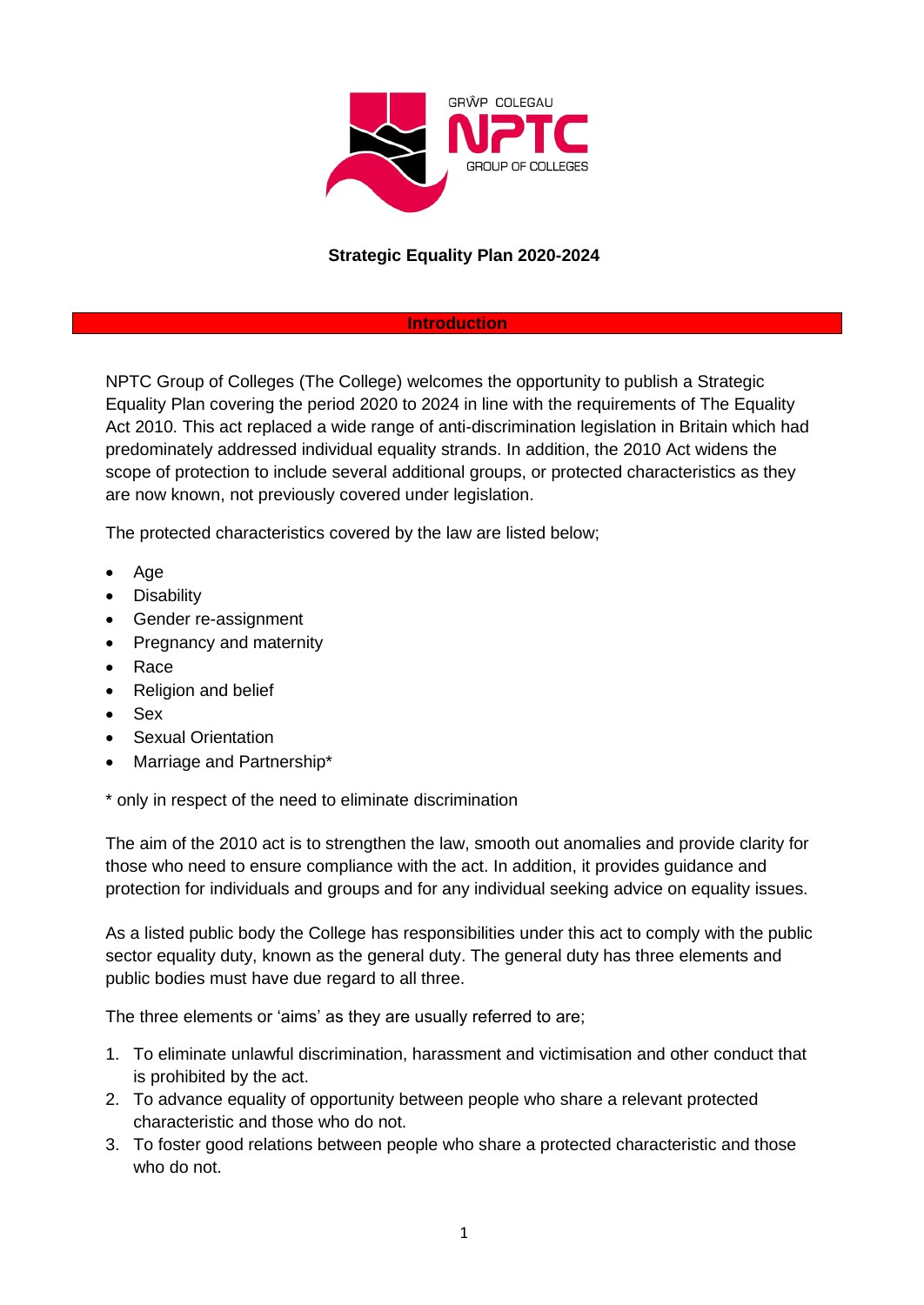Applying the general duties to the work of the College will aim to ensure we minimise disadvantage, try to meet the needs of people from protected groups where these are different from the needs of other people and encourage people to participate in public life where they are under-represented. Fostering good relations requires us to tackle prejudice and promote understanding between all people.

The act specifically states that meeting this duty may involve treating some people more favourably than others.

### **Specific Duties**

Wales has taken the equality agenda much further than other nations in the UK with the Welsh Government implementing a set of specific duties which are designed to detail the steps a listed body must take to demonstrate they are paying due regard to the general duty.

These specific duties were introduced to assist public bodies fulfil all three aims of the general duty as it is outlined above. The specific duties are designed to ensure that equality issues are included in policy design and within service delivery and they are:

- Setting Equality Objectives and publishing a Strategic Equality Plan
- Ensuring we engage with people who have an interest in how the College's decisions affect them
- Collecting and publishing information relevant to compliance with the General Duty
- Carrying out Equality Impact Assessments and publishing the results if there is a substantial impact on a group with a particular protected characteristic
- Publish employment monitoring information annually
- Promote knowledge and understanding of the General Duty amongst its employees and use its performance assessment procedures to identify and address the training needs of its employees in relation to the General Duties
- Set a gender pay equality objective where a gender pay difference is identified
- Think about including conditions relevant to the General Duty in its procurement processes.

The Strategic Equality Plan and the associated Equality Objectives are in themselves a requirement of the specific duties and one that the College has been working towards for some time. The main purpose of a Strategic Equality Plan is to record in one published document the steps a listed body is taking to fulfil the specific duties. The plan must be publicly available and in an accessible format.

#### **Who are we?**

NPTC Group of Colleges (The College) came into existence on 1 August 2013 when Neath Port Talbot College merged with Coleg Powys. It is one of the largest Further Education (FE) providers in Wales in terms of learner numbers, with approximately 12,000 learners of whom over 4,000 are full time. The College employs around 850 staff and has an annual turnover of circa £55million. It covers nearly 30 per cent of the country's land mass. The College offers a large portfolio of academic and vocational courses of both full and part-time courses across its 8 sites to more than 270,000 residents across South to North Wales.

The four main Colleges are based in Afan, Brecon Beacons, Neath and Newtown and the sites at Llandarcy, Maesteg, Pontardawe, and Swansea, provide education and training for almost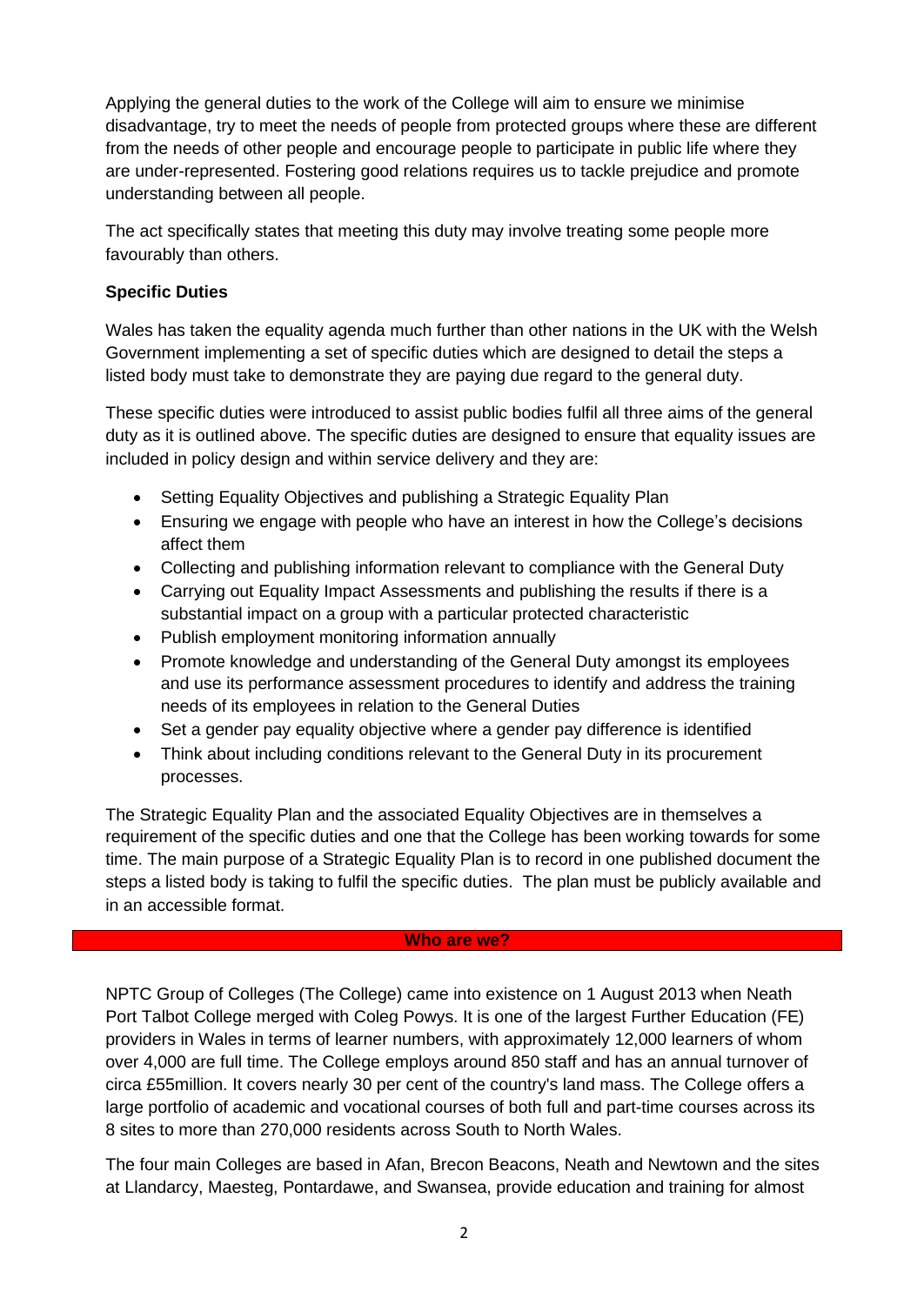every vocational area, including the 6th Form Academy based at Neath College and the outstanding Sports Academy based at Llandarcy.

The College also delivers bespoke training for industry and business in the region and plays a leading role in the provision of community-based learning. The College operates a franchise with Neath Port Talbot Borough Council delivering Adult and Community Learning. On behalf of Powys County Council, the College delivers at many outreach centres. The College is also the lead partner of Skills Academy Wales, one of eight partners and 12 sub-contractors, and holds a commissioned contract to deliver work-based learning programmes across Wales.

The College prides itself on an outstanding quality higher education programme, delivered in partnership with Swansea University, The University of South Wales, University of Wales Trinity St David, Glyndŵr University and Pearsons. It delivers over 40 higher education programmes including BSc (Hons) and BA (Hons) Degrees, Foundation Degrees, HNDs, Diplomas in Higher Education, Certificates of Higher Education, and the Postgraduate/Professional Certificate in Education. The College is now looking forward to expanding this provision even further.

The College is served by two local authorities, Neath Port Talbot and Powys. Neath Port Talbot Borough is ranked 8th on the Welsh Index of Multiple Deprivation (WIMD 2014) and Powys at the other end ranks 21 out of WIMD 22 areas in Wales. Neath Port Talbot has a population of 142,000 of which 22,200 (25.6%) are economically inactive, 2.3% points higher than the Welsh average of 25.2%. Of those economically inactive 5,300 (23.8%) want to work. Approximately 3,300 adults (4.9%) are unemployed and 24.1% of households are workless. Powys, also served by the College covers a quarter of the land mass of Wales and has a population of 132,500; 2.4% are unemployed and approximately 20% are economically inactive, of these 23% are actively looking for employment. 31% of learners come from areas of deprivation across Neath Port Talbot and Powys. Of the learner population, 9% reside in the most deprived areas and around 4.4% live in the least deprived areas.

Across the College, 52.6% of learners currently enrolled on full time programmes are male, a decrease of 6.4% from the previous year whilst there has been a 7% increase (47.3%) female learners, 0.1% identified as other. The majority of learners (44.5%) are aged between16-19 and 19% are aged 20 - 29. 77% have identified themselves as white and 5% as BAME. Approximately 5.5% (182) of learners come from Welsh language schools and approximately 13% of enrolled learners have declared a physical and or and additional learning need.

#### **Promotion and Awareness of Equality and Diversity**

Promoting equality and diversity is seen as integral to our work with the College's mission statement being:

"Inspiring learning, enriching lives, delivering success"

This is underpinned by the Vision that the College will be:

- A key partner in strategic networks;
- A college delivering excellent teaching and learning;
- An enterprising and entrepreneurial college;
- A college that successfully prepares learners for positive progression;
- A recognised lead in using technology;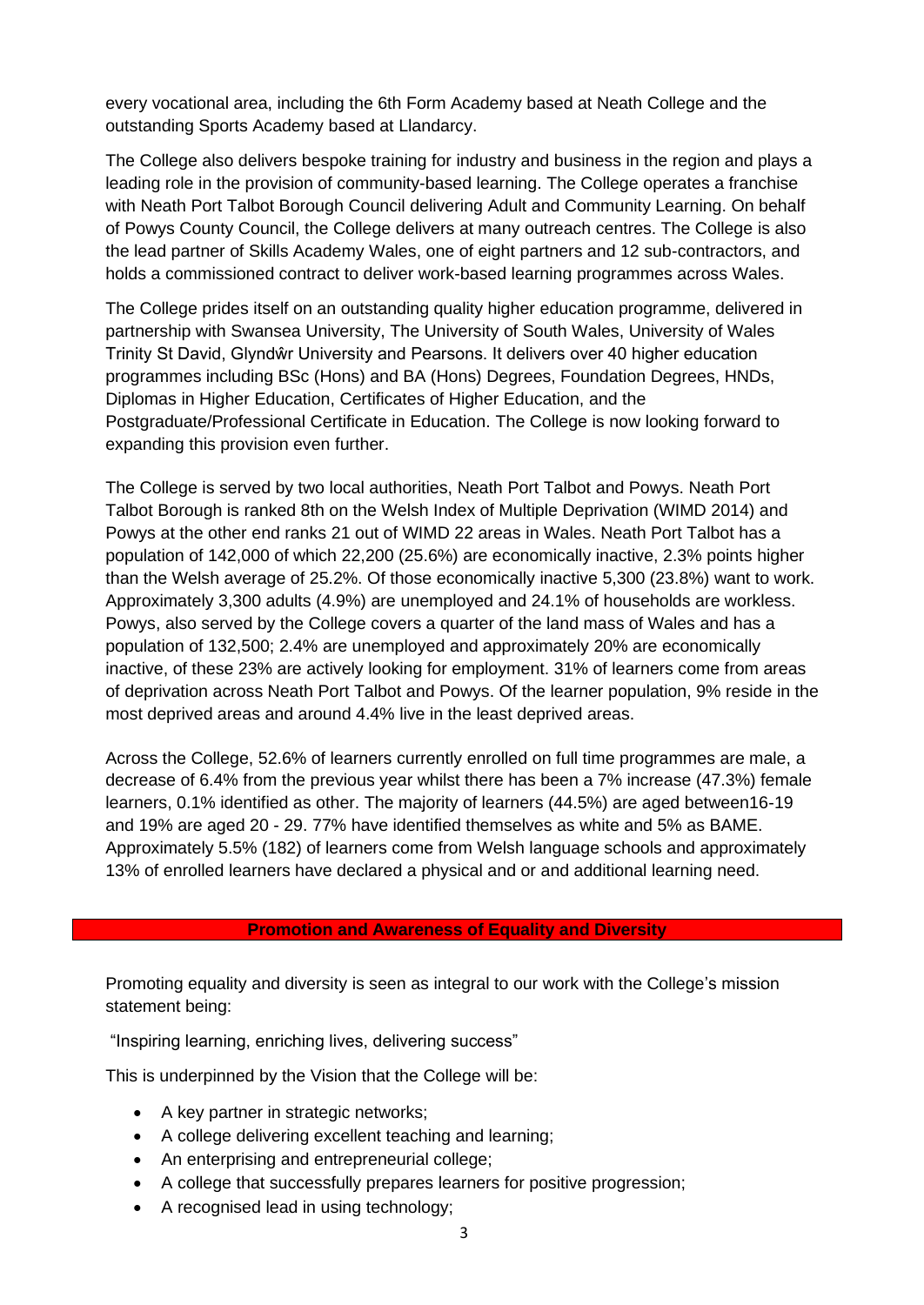- An employer of choice;
- The employers' choice for learning and engagement;
- A college that is helping to tackle poverty by improving economic prosperity;
- A college that promotes Welsh-medium and bilingual learning.

Our College value statements commit us to being 'bound by equity and diversity as our guiding principles'.

Enabling success for all learners through the provision of high quality, flexible teaching and learning opportunities through a broad range of vocational and academic disciplines is the central aim of our work. In addition, we seek to be a responsible employer to our staff, a successful service provider in our commercial enterprises and a committed and enthusiastic partner in our community activities.

Our value statements set out our commitments regarding the approach we take to ensure we meet the highest standards. The College is committed to being;

- Learner and learning centred in our actions;
- Caring and inclusive in our attitudes;
- Responsible and respectful in our behaviour;
- Bound by equity and diversity as our guiding principles;
- Professional and corporate in our conduct;
- Enterprising and innovative in our outlook;
- Tolerant and supportive in our responses.

Our strapline "More than just an Education" conveys that learners will receive outstanding education and training experiences, opportunities to participate in a wide range of extra curricula activities and learner involvement initiatives including the GATE programme for more able and talented learners.

Staff are aware of the role equality and diversity plays through the recruitment and selection process, during their induction, through an online training module and role specific training.

Students address equality and diversity throughout the induction process and during the tutorial programme to ensure understanding. Tutorial content and delivery is reviewed annually and the College gathers student feedback on the relevance and effectiveness of the tutorials.

We seek to maximise all opportunities to mainstream diversity within existing college events and also to attempt innovative ideas wherever possible.

We believe that equality of opportunity is at the heart of all we do and is central to achieving our mission and promoting success for all our students. NPTC Group of Colleges is an inclusive organisation and believes it is essential that all members of the College community

feel valued and able to fulfil their potential. An important element of this vision is that equality and diversity are not separate or additional concerns but central to our College life and work.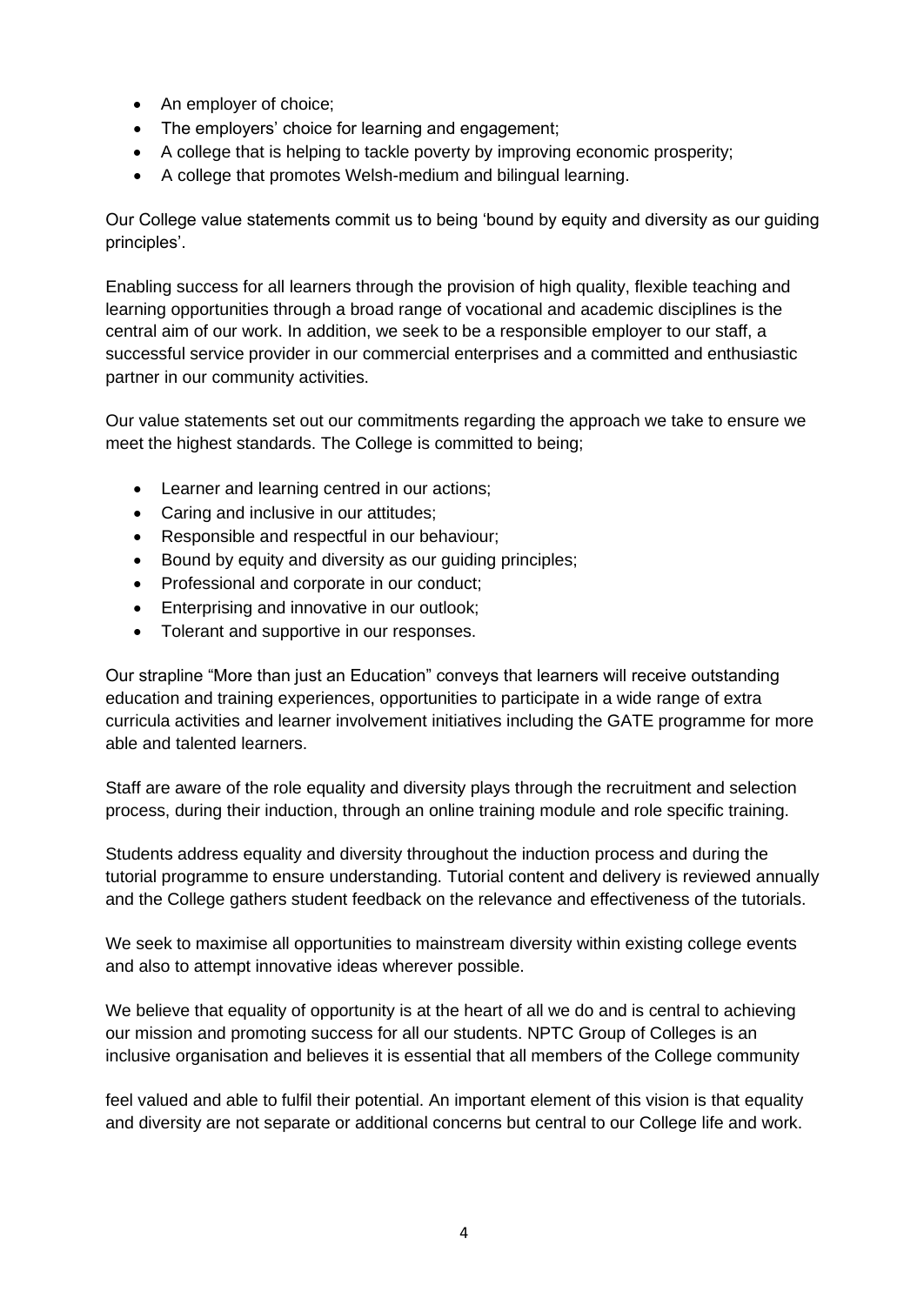#### **How we developed the Strategic Equality Plan and Objectives**

In order to ensure our plan was comprehensive, robust and relevant we have been guided at all times by Welsh Government priorities, Equality and Human Rights Commission Guidance and relevant UK legislation.

The College has worked to ensure this plan is both topical and comprehensive by relating it to the aims detailed within the Colleges Strategic Plan 2019 – 2023.

Statistical analysis from the College's Annual Equality Reports has highlighted issues which have been incorporated within several equality objectives in this plan. We have also recognised that aspects of our data collection reveal a low disclosure rate for certain protected characteristics. To rectify this and ensure we move towards a better understanding of the diversity of our stakeholders we have included an objective specifically relating to the improvement of data quality and disclosure.

The College has utilised the Equality and Human Rights Commission themes in the publication 'Is Wales Fairer?' 2018 and the evidence it contains as a significant steering point for our third Strategic Equality Plan. The publication 'Is Wales Fairer' provides a comprehensive review of how Wales is performing on equality and human rights. It offers a challenge to all interested parties and public bodies to address deep seated inequalities and promote equality to everyone living in Wales. The review looks across all areas of life including:

- **Education**
- Work
- Living standards
- Health
- Justice and Security
- Participation in Society

The areas as set out by the review were considered alongside the protected characteristics to enable us to make a decision in formulating our equality objectives.

In setting our equality objectives the College has also given consideration to the Wellbeing of Future Generations (Wales) Act 2015 and is committed to maximising its contribution to seven national wellbeing goals which are shown below. As an education provider and an employer we need to consider the goals when making decisions and the impact they could have on people living their lives in Wales in the future.

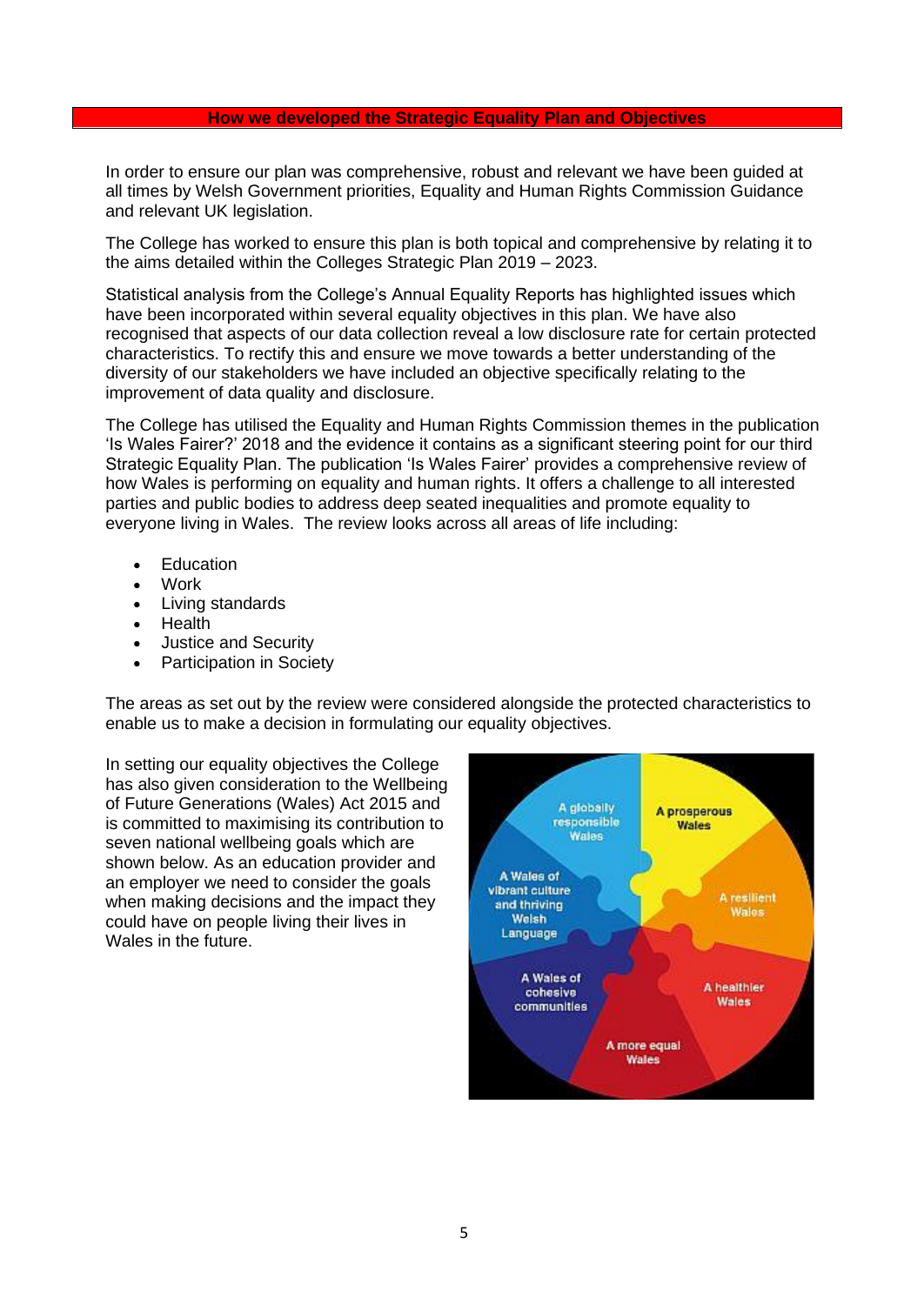The Act also asks individual public services to apply five ways of working:



We believe that our final ten objectives which have been modified following consultation are relevant and robust.

Engagement with students and staff through focus groups and other events have provided valuable evidence for setting our equality objectives. These activities helped us to understand the needs of our students and our workforce and helped us shape the Equality Objectives.

In January 2020, the College consulted with 210 student representatives on the Strategic Equality Plan. Students from all protected characteristics were involved in the consultation. Focus groups were held on all sites, where students were invited to discuss the following questions:

- Do you believe the College is fair and equal?
- In what ways do you think the College is fair and equal? What do we do well?
- In what ways do you think the College is not fair and equal? What could we do better?
- How can we encourage different types of students to get along?

In summary, the consultation found that:

- The vast majority of students found that the College was fair and equal. Students reported that they had not experienced unfair treatment or discrimination based on their protected characteristics, and overwhelmingly felt that all students had equal access to opportunities and support.
- Good practice cited included: LGBT support, support for disabled students, a zerotolerance approach to bullying and harassment, student voice mechanisms that allow students from various protected characteristics to have their views heard, friendly and supportive tutors, and fair treatment based on gender.
- Of all protected characteristics, attendees felt that the College should particularly focus on activities to support LGBT+ students (sexual orientation and gender reassignment), and students with mental health issues (disability).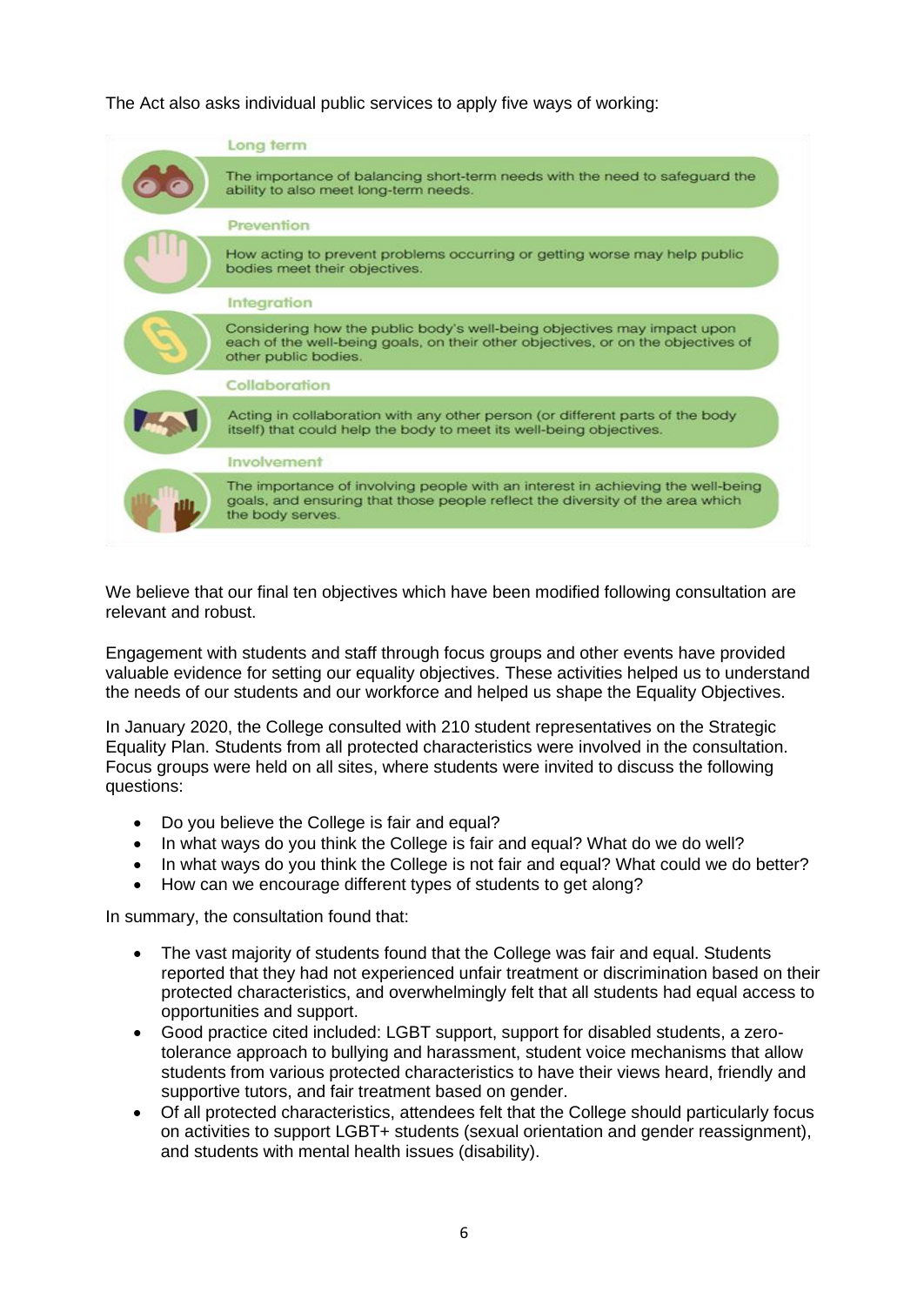Specifically, students recommended:

- Continued focus on mental wellbeing support for all students, and ensuring this is widely publicised and well-resourced
- LGBT+ awareness initiatives, including marking LGBT History Month, a rainbow pin badge or lanyard "ally" campaign, and attendance at Pride events
- Trans-specific awareness raising, including staff and student training sessions
- Staff training on tackling inappropriate language and "banter" in the classroom
- Use of diverse students in promotional materials to encourage more women to apply for male-dominated subjects, and men to apply for female-dominated subjects.
- Continued focus on improving the accessibility of the physical college environment.

All recommendations were incorporated into the final Strategic Equality Objectives.

In preparing the Strategic Equality Plan, consultation has taken place with the Diversity Management Group, the Board of Governors, the Senior Management Team, the Unions (UCU, Unison and NEU), and our staff and students. Stakeholders and interested parties were invited to comment on all aspects of the draft equality objectives with the following questions being asked:

- Do you agree with our suggested equality objectives?
- Do you think something is missing? If so what?
- What are the most important issues when it comes to equality, diversity, and fairness that you think the college should be tackling?
- What could the college do to encourage staff and students to update their equality data?

Feedback was actively sought from diverse groups, to ensure that those from all protected characteristics had the opportunity to share their views. The feedback was overwhelmingly positive, with 83% of respondents stating that they agreed with the proposed objectives.

Respondents listed a number of equality and diversity priorities from across a range of protected characteristics that they felt the college should focus on; the most common priorities shared were:

- Ensuring equity of treatment and opportunity
- Tackling instances of bullying, harassment, and disrespect
- Race equality and tackling racism
- Support for disabled staff and students
- Ongoing E&D education and training for staff and students

These are all key priorities in the SEP, and we are pleased that the SEP reflects the priorities and concerns of our staff and students.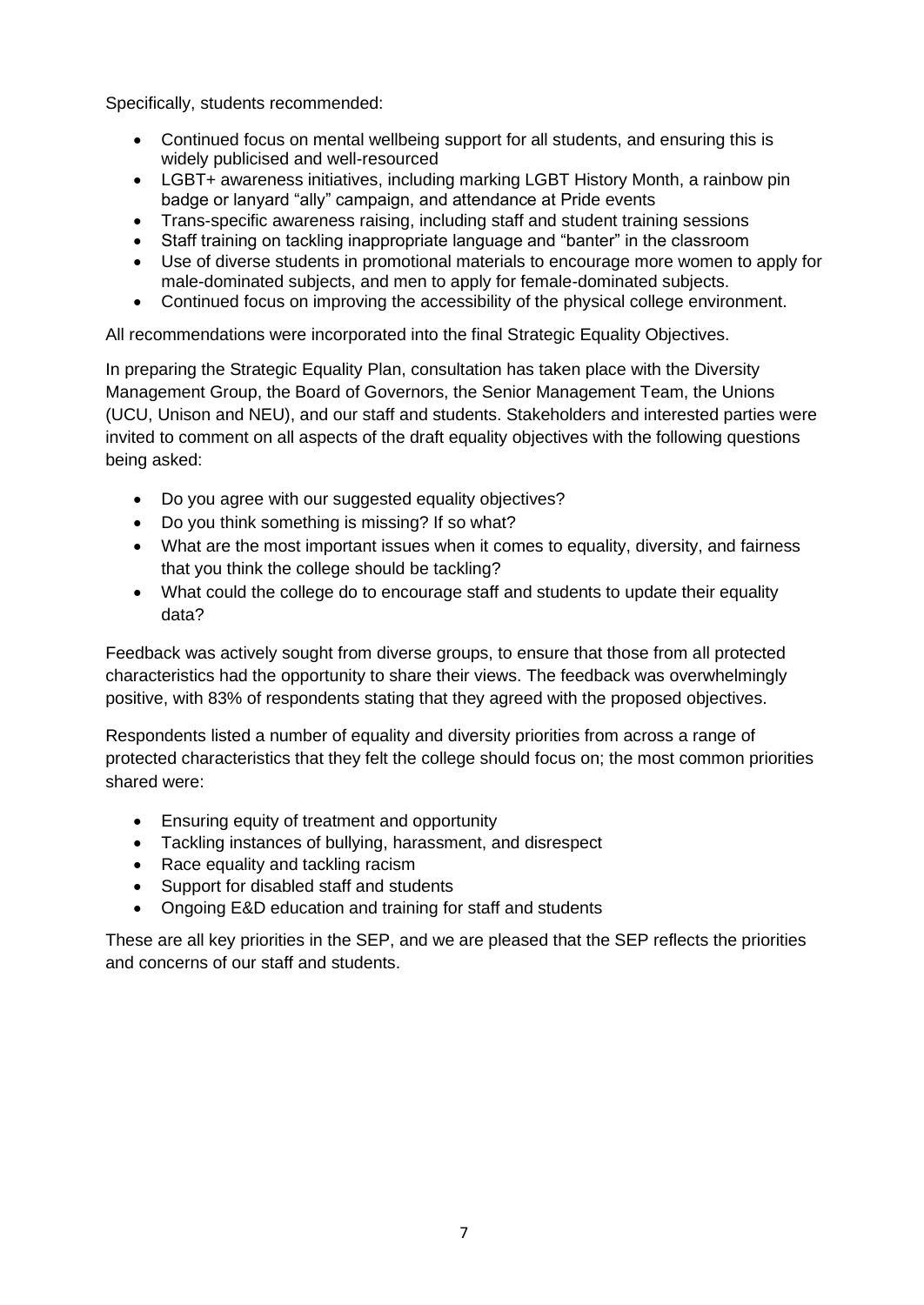#### **Where We Are**

#### **Student Voice**



In January 2018, the College appointed a Senior Student Involvement and Diversity Officer (SSIDO). This role combined both student voice and Equality and Diversity into one holistic role, allowing equality and diversity to be fully embedded into student voice activities across the College.

Equality and Diversity is embedded in the mandatory student representative training and Student Union Executive Committee training, where student leaders are taught the importance of equality and diversity, of representing diverse voices, and asked to consider the valuable perspectives that people from different backgrounds can bring to consultation and decisionmaking. The training includes the concept of intersectionality, and asks students to take a nontokenistic approach to equality and diversity - i.e. to consider that even within particular communities, there are diverse experiences that we can learn from.

The College produces an annual equality and diversity calendar of events, where one awareness-raising campaign is run for staff and students each month.

At student consultation activities such as focus groups, attendees complete anonymous monitoring forms, to track the number of students from different backgrounds and ensure that diverse students are represented.

#### **Student Union**



The Student Union work with the College to mark a number of equality and diversity calendar dates throughout the year via events and campaigns, including:

• LGBT History Month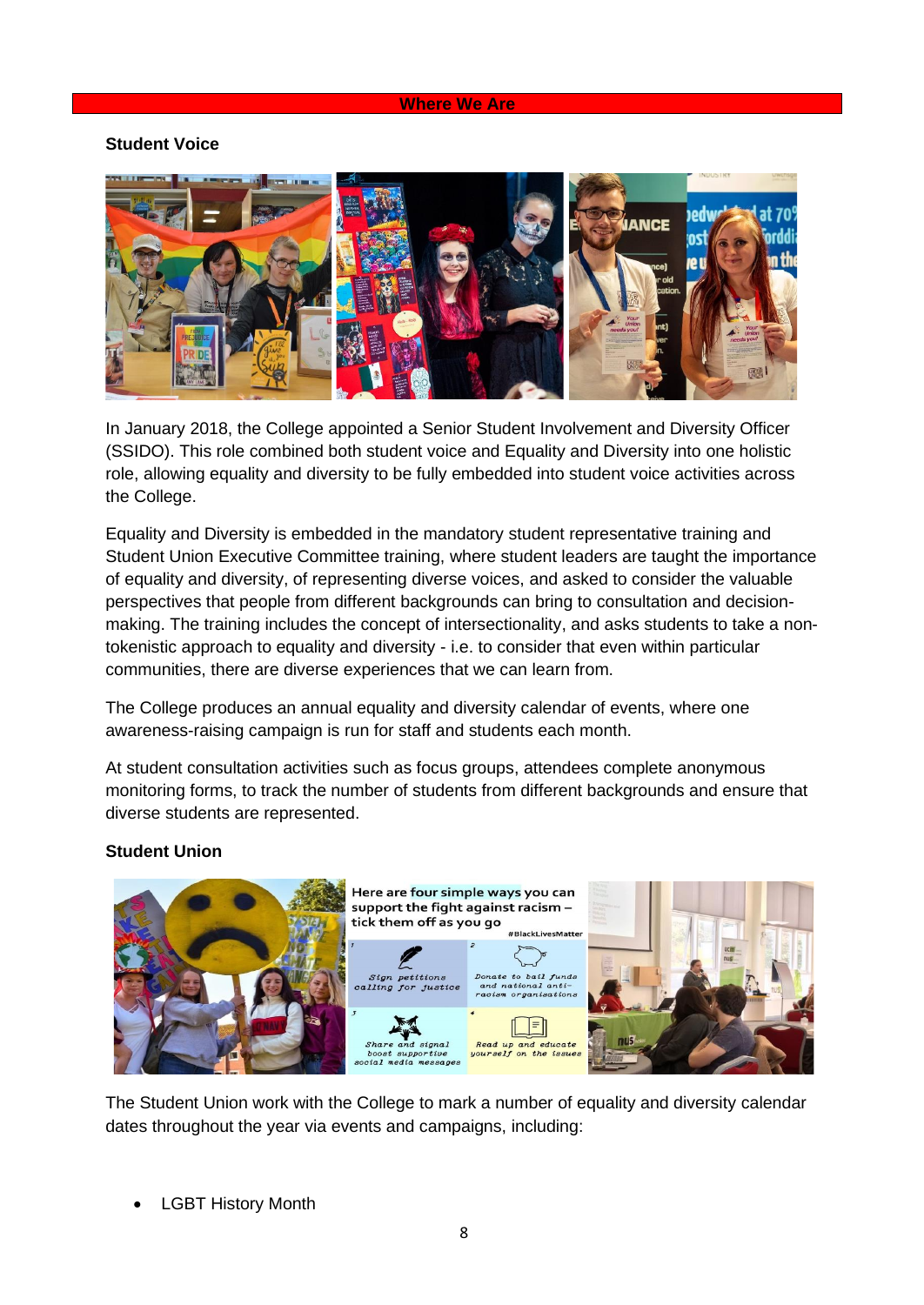- Mental Health Awareness Week
- Bi Visibility Day
- Black History Month
- Black Lives Matter

In 2020, the Student Union Constitution was reviewed, and a new role of Equality & Diversity Officer was introduced to the Executive Committee, whose role is to ensure equality and diversity matters are considered in Student Union decision-making, and work with the Events Officers to run events and awareness campaigns throughout the academic year. The Equality & Diversity Officer also sits on the College Diversity Management Group. As part of the review, equality and diversity was also explicitly embedded into the President job description, and the Constitution now contains a zero-tolerance statement against bullying, harassment and discrimination on the grounds of any protected characteristic.

## **LGBTQ Society**



In February 2020 the Student Union established an LGBTQ Society on 3 campuses (Afan, Brecon and Neath). These are social clubs that are open to all LGBTQ students, including straight allies who wanted to participate, and meet-ups took place on a regular basis. The LGBTQ Society also worked with the Student Union to promote LGBT History Month.

Trips to attend Swansea Pride and Powys Pride were in the process of being organised, however when these events were cancelled due to coronavirus, LGBTQ Society members attended the Wales-Wide Virtual Pride, an online event that featured performances and talks broadcast on Facebook live in July. This event was also advertised to staff, who were encouraged to attend.

## **E-STEP Tutorial Programme**

Equality and diversity is embedded within the College E-STEP Tutorial Programme, a weekly programme of tutorial sessions on pastoral and vocational topics including health and wellbeing, employability, and digital skills. All students undertake this programme weekly as part of their college timetable. There is a dedicated equality and diversity session that takes place within the first few weeks of term, a dedicated LGBT+ session in February to coincide with LGBT History Month, and the College equality and diversity calendar is embedded within the programme, so students are informed of relevant campaigns such as Black History Month at key points throughout the year.

Following the tutorial programme, tutors may request bespoke awareness-raising sessions for specific classes to expand upon the learning received from the tutorial programme. One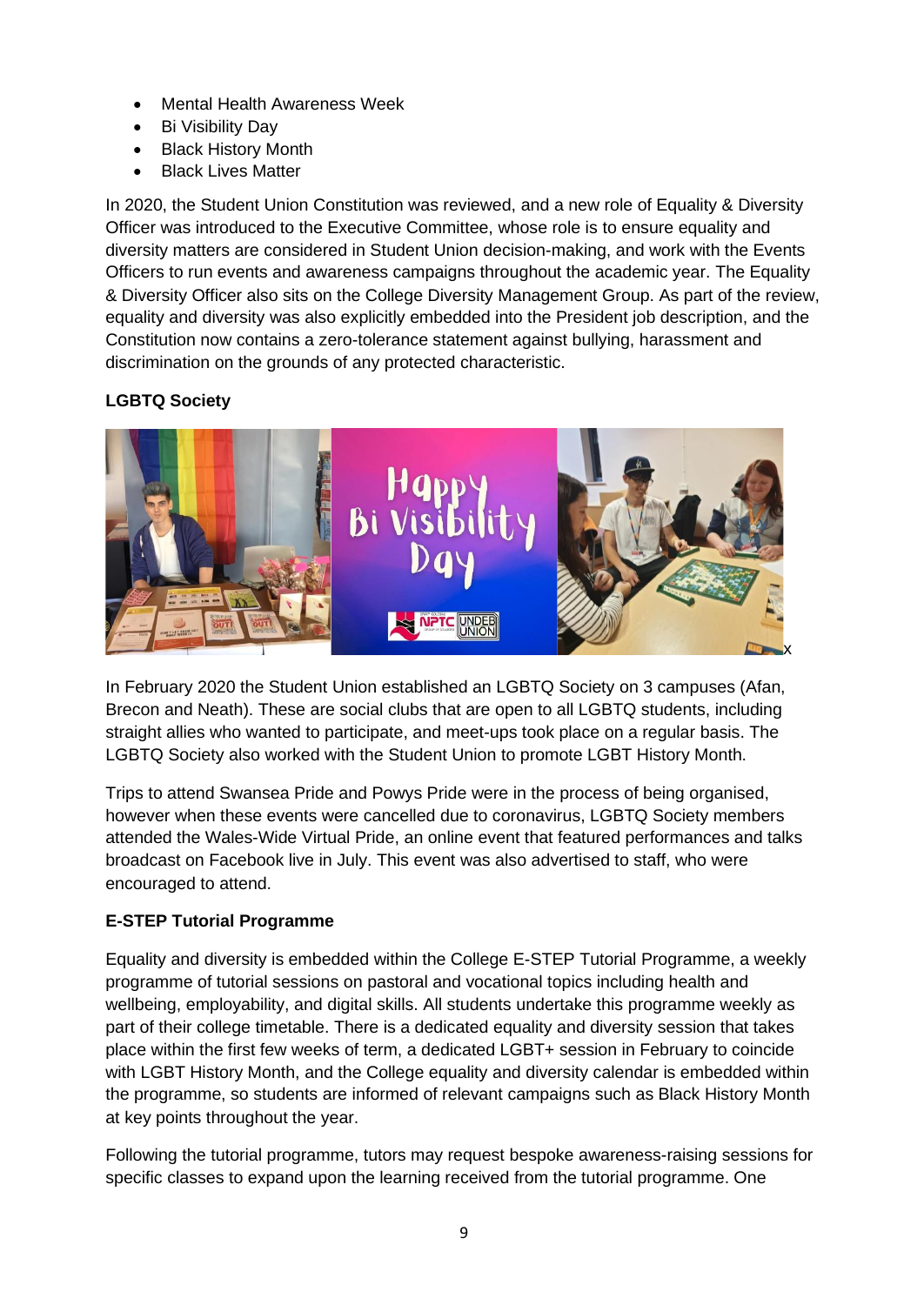example is a trans awareness session for Health and Social Care students in Newtown College which took place in December 2019.

## **Mental Health and Wellbeing**

The College is committed to supporting students' and staff mental health and wellbeing. In 2017 NPTC Group of Colleges became the first Further Education college in Wales to sign the 'Time to Change Pledge' signalling our commitment to

let's end mental health discrimination tackle mental health stigma and discrimination and so beginning our cultural progression towards our strategic objectives 'to be an employer of choice' and a college delivering 'excellent teaching and learning'.

Over the last two years we have trained over 10% of our staff to be Mental Health First Aiders. Staff attend training which is delivered over two days. The training which is fully accredited at level 3 equips them to provide mental health first aid to both colleagues and students. The staff carry out the role out on a purely voluntary basis. Although we now have enough Mental Health First Aiders to be based on each College site we are

continuing to recruit as we are looking to address the gender balance and expand the number of male Mental Health First Aiders.

The Colleges commitment to mental health and wellbeing has grown from strength to strength resulting in a joint Health and Wellbeing strategy being introduced for the first time this year. The strategy sets out to embed a whole-college approach to health and wellbeing so that students and staff can reach their full potential, be successful and enjoy their time learning and working at the College. We recognise that our staff are key to the delivery of the College's vision and have a direct impact on our students and their experiences. When our staff are healthy, motivated and have a sense of wellbeing, this impacts positively on our student's experiences and outcomes. Because of the many dependencies between staff and students, the strategy sets out to align approaches to staff and students' health and wellbeing in order to bring about cultural change and lasting improvements.

Wellbeing and Study Coach support teams are located on all sites and are available to offer advice, guidance and support to all students. The team work closely with the College counselling team and college lecturers to offer support in all aspects of life both inside and outside of college. Staff support students who may be at risk of becoming NEET (not in employment, education or training). The Wellbeing team has close relationships with local agencies in the area so that they can support students in the best way possible.

Counsellors are available to provide support for students and staff across all campuses. Access to the service is via a referral process; students and staff can self-refer or be referred by their tutors or line managers. Counselling is provided on a six-session model, and the team link closely with specialist external partners. During lockdown, counselling has taken place virtually via video call or text messaging.

The Wellbeing Team also run Resilience workshops for students throughout the year, and mental wellbeing modules are included in the E-STEP tutorial programme.

A Health and Wellbeing Coordinator supports and promotes the implementation of a comprehensive health and wellbeing provision for staff across all sites, with the



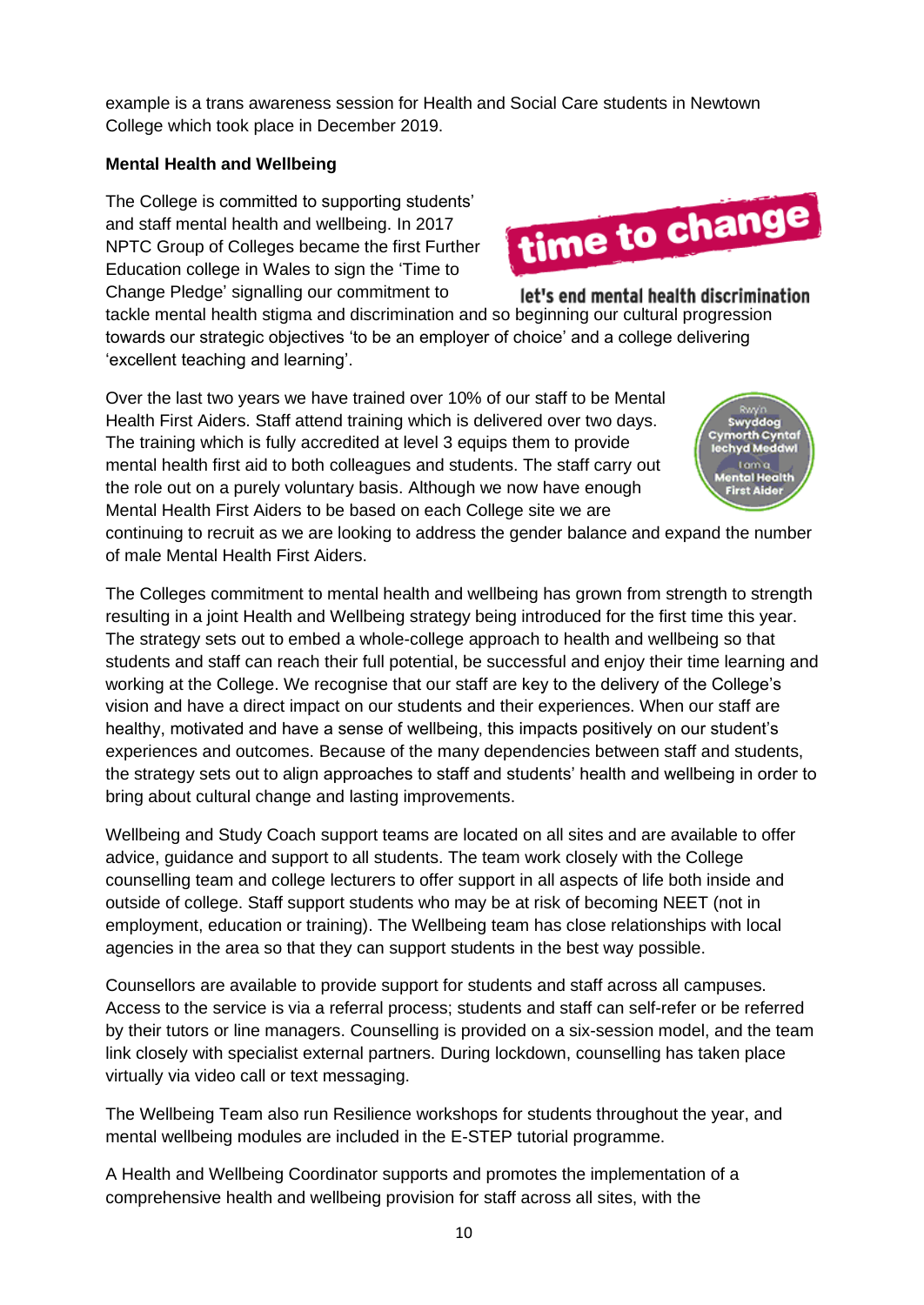aim of promoting positive health, emotional wellbeing and resilience. As well as providing direct support, information and practical advice to staff in relation to general health and wellbeing issues they identify appropriate support pathways, including linking staff with external agencies where appropriate. The Health and Wellbeing Coordinator also oversees the planning and delivery of staff wellbeing events, campaigns, and regular initiatives throughout the year aligned with national campaigns such as 'Time to Talk,' 'Stoptober,' and 'White Ribbon.'

## **Disability and ALN Support**

NPTC Group of Colleges is committed to ensuring that disabled students, including those with additional learning needs (ALN) have equal access to the curriculum. Our specialist staff offer exceptional levels of support to students, in a caring and supportive environment. We believe in involving students from the very beginning, placing them at the centre of the planning and decision-making process.

Our team have a wealth of experience and are dedicated to providing high-quality support for all students, including (but not limited to): dyslexia assessments, assistive and sensory technology, hearing/visual impairment support, and 1:1 specialist support.

Our campuses also have quiet 'Student Zone' areas where students can work, study or relax.

## **Disability Confident Scheme**

The Disability Confident scheme supports employers to make the most of the talents disabled people can bring to the workplace. In April 2018 the College became 'Disability Confident Committed', progressing to a 'Disability Confident Employer' in April 2019. As a disability confident employer the College has demonstrated that it goes the extra step to make sure that disabled people get a fair chance.

## **Stonewall Cymru School & College Champion**

In July 2020, the College became a Stonewall Cymru School & College Champion. This is a new programme for schools and colleges in Wales, designed to develop LGBT inclusion across our services by measuring, tracking and celebrating our progress.

# **B** disability <sup>2</sup> confident **EMPLOYER**



## **Trans Guidance**

In 2020 the College produced a detailed guidance document for staff on how to support trans students, which includes information on key areas such as record-keeping, confidentiality, terminology, and contains a Personal Plan template for staff to complete with students who require support. The guidance was written using Stonewall guidance and best practice from the sector. The publication of this guidance was accompanied by staff LGBT+ awareness training, where staff were taught about key concepts in LGBT+ equality and language.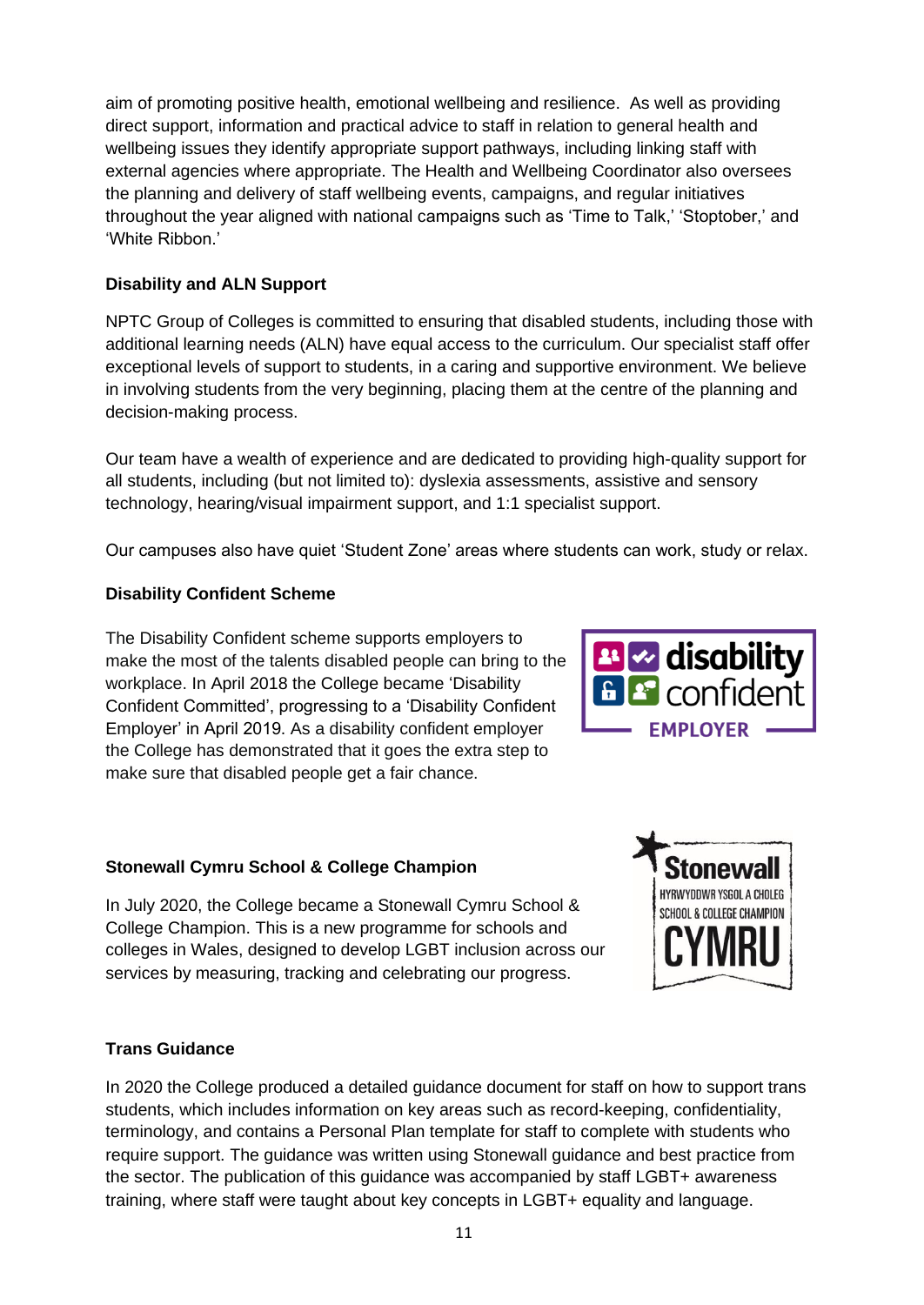### **Gender Neutral Toilets**

In February 2020 the College introduced gender-neutral and accessible toilets in every building on all sites. These toilets are open to people of all genders to use, and are wheelchair accessible.

### **Period Dignity**

As part of our commitment to ending period poverty, in 2020 the College installed free menstrual products in all women's and gender-neutral toilets across all sites. During the lockdown in spring/summer 2020, students receiving financial support were also issued with Tesco vouchers to cover the costs of purchasing menstrual products.

#### **Contemplation rooms**

The College opened three contemplation rooms in November 2019, in conjunction with National Interfaith Week. These rooms are quiet spaces for people of all faiths and none, and include holy texts, comfortable seating, stim toys for autistic users, and ambient lighting and music. The rooms were designed and furnished using student and staff feedback from people from a range of different faiths.

## **Young Adult Carers**

NPTC Group has recently become one of 12 colleges in England and Wales to be offered the opportunity to achieve the Quality Standard in Care Support (QSCS) Award to further support young adult carers. A Carers lead has been identified to promote the support available to both staff and students and ensure information is readily available on all College materials. In addition, a specialist post has recently been created to further support carers, which will offer resilience workshops, wellbeing and financial support across the College.

#### **Armed Forces**

The College is proactive in promoting recognition and additional support for armed forces veterans and children of serving families. Although a current holder of the prestigious Bronze Armed Forces Covenant Award, the College is actively seeking recognition for the Silver Award. A



specialist post has recently been created to further support armed forces veterans and children of serving families, which offers resilience workshops, wellbeing and financial support across the College.

## **Our Strategic Equality Objectives**

Our Equality Objectives will help us to meet the specific equality duties and will ensure that we continue to make progress in improving equality and diversity at the College.

The Equality Objectives for 2020-2024 are as follows:

• To ensure our student population is representative of the communities we serve. Following an analysis of our data and current research we have identified the need to focus on subject-specific gender segregation and our apprenticeships.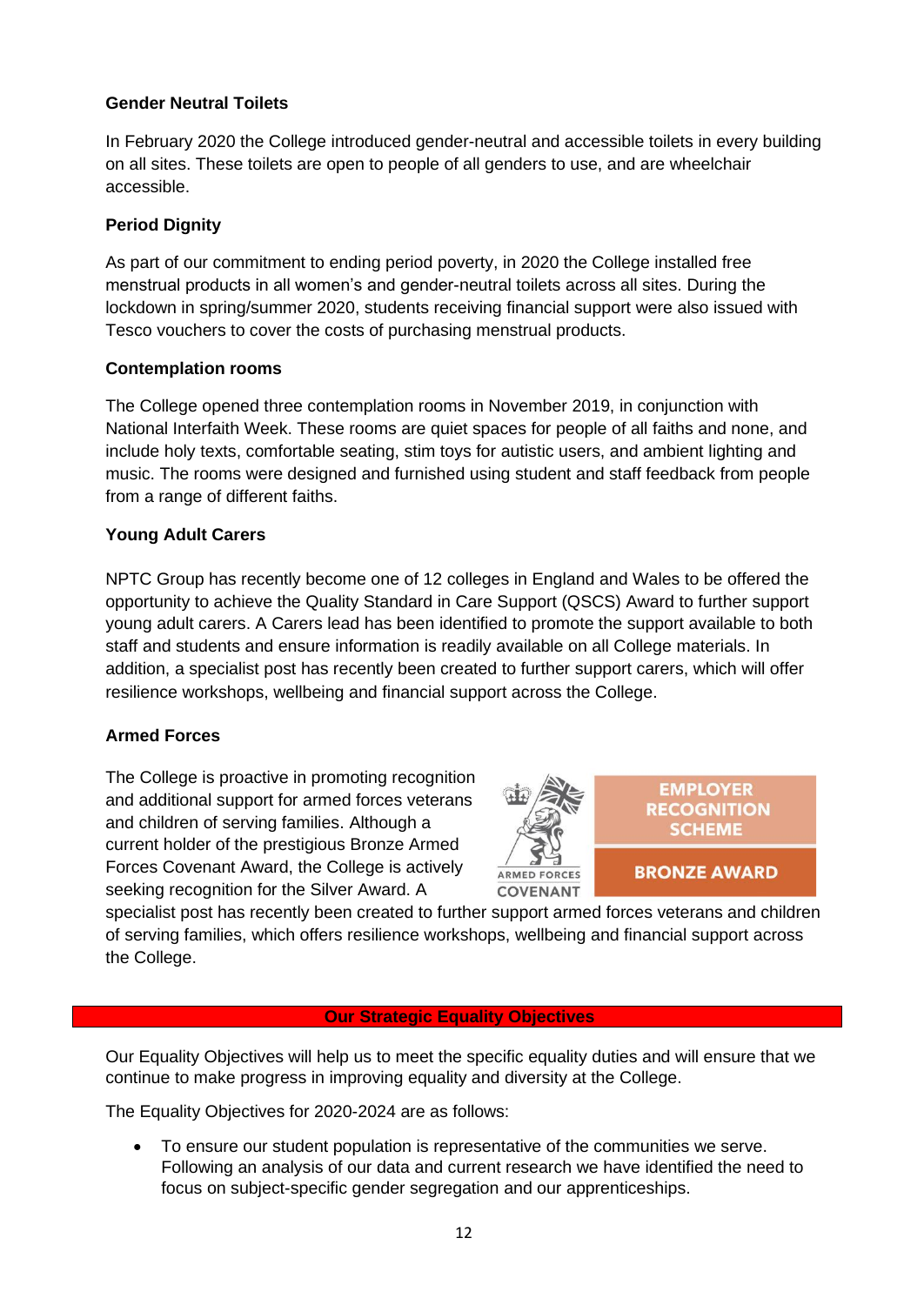- To broaden the talent within the organisation by improving the ethnicity profile of our staff population at all levels.
- To establish a culture which promotes a positive and supportive learning and working environment with regards to mental health and wellbeing through the implementation of the Health and Wellbeing Strategy.
- To improve the accessibility of the physical and digital, learning and working environment
- To create an inclusive environment that supports flexible learning and working.
- To improve the progression, retention and attainment of our student population with protected characteristics, as indicated by our data, to realise their full potential.
- To embed Equality and Diversity throughout the College through regular events, campaigns and awareness raising.
- To improve the quality and disclosure rate of the staff and student equality data so that our actions continue to be well informed.
- To ensure fairness in pay with regards to gender and ethnicity.
- To foster a supportive, safe and inclusive culture that aims to eliminate bullying, discrimination, harassment and micro-aggressions or any other unacceptable behaviours.

An action plan to support the achievement of the objectives has been developed and can be found at Appendix 1 at the end of the report.

#### **Employment Equality Data**

As an employer the College collects information relating to age, disability, marriage and civil partnership, race, religion or belief, sex and sexual orientation. Information is initially collected during recruitment however at selection we ensure short listing is completed without reference to these characteristics. The College has implemented a HR system to enable staff to update and amend their own personal details online. Reports and analysis are informed by this data with the expectation that the information it provides will result in more robust and complete statistics.

#### **Procurement**

NPTC Group of Colleges complies with all applicable EU and UK procurement legislation, in particular the principle of non-discrimination, and apply the rules to all tenderers in a fair and transparent manner.

The College advertises contracts on the national procurement website – sell2wales.co.uk. Also suppliers from the Colleges Approved List will be invited to tender for low to high value tenders/quotes issued by the College.

Tender specifications are drafted with the aid of a Sustainability Risk Assessment template. The evaluation criteria are discussed with a Project Team, ensuring that valid Sustainability Risk Assessment Tool questions are included within the evaluation. Tenders can be a two stage process if they are over the EU threshold: a restricted process, where first there is a prequalification process and then the College will select a group of suppliers capable of fulfilling their needs; and then the tender, by which a supplier will be chosen from the group.

The pre-qualification criteria is concerned with things that have happened in the past (e.g. experience, technical capability, health & safety, quality and diversity & equality) while the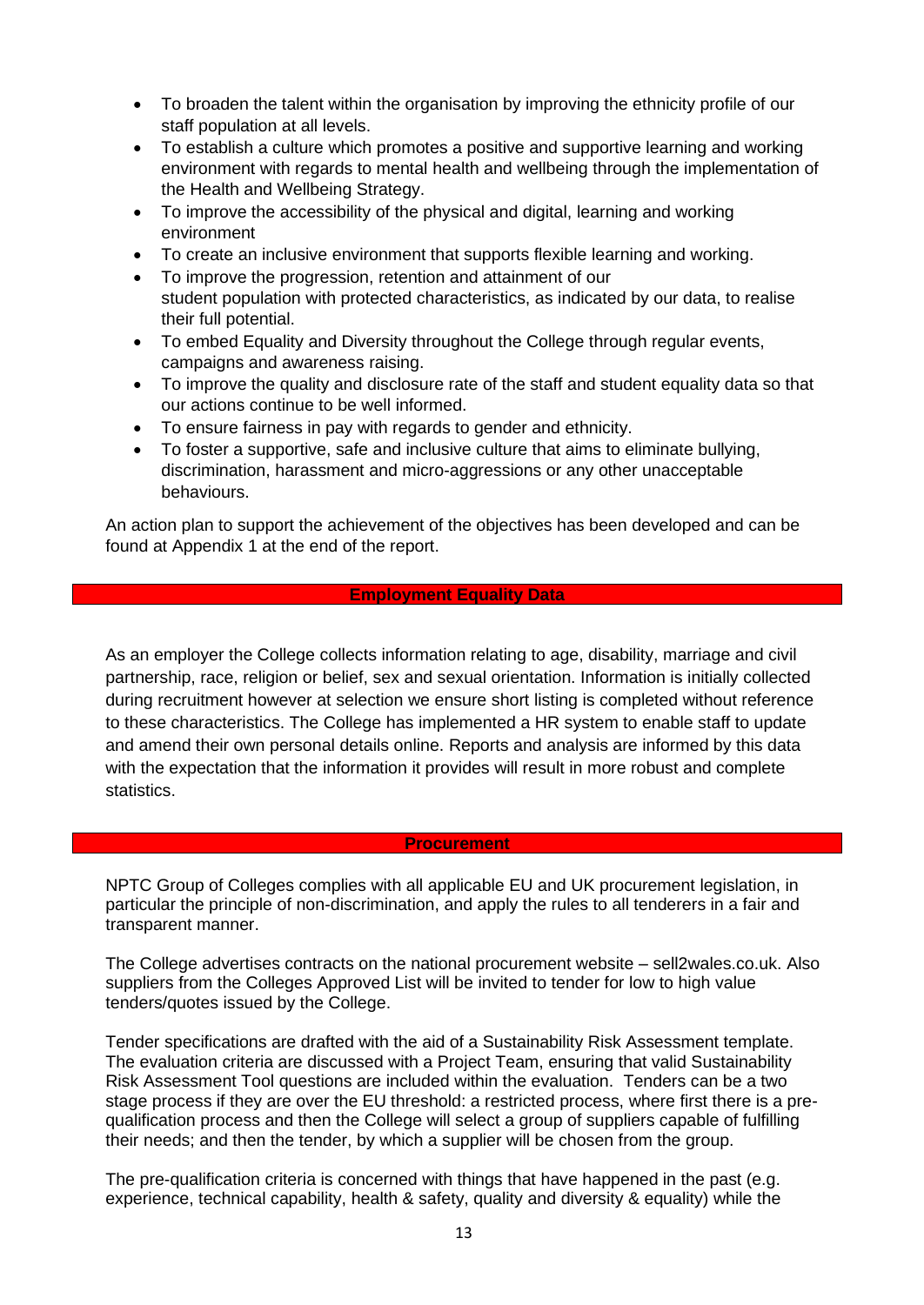tender stage is concerned with what will happen in the future (e.g. pricing, project methodologies) The College also uses the Open Procedure, which means that any interested supplier is free to submit a tender. All tenders have 'terms and conditions' attached which reference the Equality Act 2010.

The College has two methods of monitoring contracts a Service Level Agreement – to agree on a statement of objectives, or Key Performance Indicators - these represent the minimum level of service that would be expected.

NPTC Group of Colleges has adopted the principles of the 'Opening Doors Charter' for SMEfriendly procurement. The College will include in suitable tenders, the use of sustainable development criteria in determining value for money, including assessing the impact of economic, environmental and social factors. SMEs are encouraged to embrace sustainable development and the Procurement Officer will offer advice where suitable. The College attends 'Meet the Buyer' events, these are aimed at SMEs so they have the opportunity to meet with the public sector Procurement Officers, and have access to future tenders.

Third sector organisations have the opportunity of tendering for College contracts via sell2wales.

#### **Our Monitoring & Review Procedures**

The equality and diversity agenda at NPTC Group of Colleges is championed by the Vice Principal for Operational Services who chairs the College Diversity Management Group (DMG). The DMG meets termly and has representation from all areas of the College including Trade Unions the Student Union and Board of Governors. The group oversees compliance with the Equality Act 2010 and has overarching responsibility for the implementation and review of the Strategic Equality Plan.

The Equality Objectives are monitored by the Diversity Management Group each term and progress reported to the Senior Management Team and the Resources and General Purposes Committee of the Corporation Board. In addition, a report is produced annually on employment monitoring information and progress.

The strategic Equality Plan is a working document and where actions are not achieving the intended outcome a determination can be made to modify actions and/or the objective after reviewing the available evidence.

#### **Publication and Accessibility**

NPTC Group of Colleges will ensure that the Strategic Equality Plan and Equality Objectives are published and accessible to all.

The documents will be available on the College website and on both the student and staff intranets in Welsh and English. Hard copies will be available on request at each campus and will be available in alternative formats as required. We will circulate an electronic version to partner organisations and feeder schools. Alternative formats will be available in line with our standard accessibility statement;

**"If you or someone else you know would like this document in an alternative format please contact the HR department at [hr@nptrcgroup.ac.uk](mailto:hr@nptrcgroup.ac.uk) or on 07825 365 367."**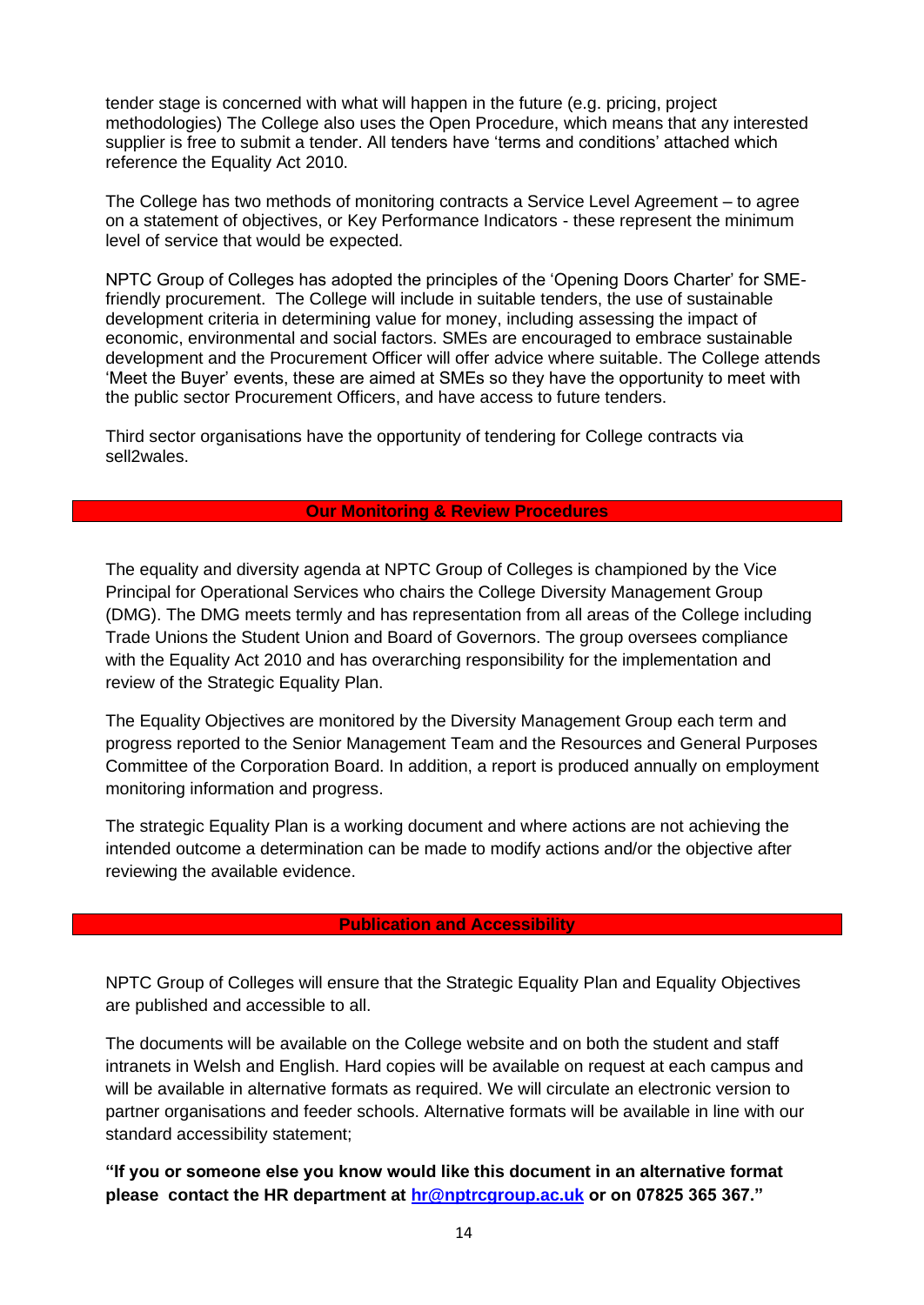To ensure our student population is representative of the communities we serve. Following an analysis of our data and current research we have identified the need to focus on subject-specific gender segregation and our apprenticeships.

Preliminary analysis of the data has indicated gender segregation in certain subject areas, including STEM A-Levels, vocational subjects, and apprenticeships. To tackle this, the College will undertake an up-to-date review of college-wide data, and pilot targeted initiatives. The specific initiatives will be informed by the data picture, using sector guidance and best practice, and will be monitored and evaluated to ensure impact is being made.

| Dept/Area                   | <b>Operational Outcomes</b>                                                                          | <b>Achieved by</b>                                                                                                                                                | Lead                            | <b>Date</b>                  |
|-----------------------------|------------------------------------------------------------------------------------------------------|-------------------------------------------------------------------------------------------------------------------------------------------------------------------|---------------------------------|------------------------------|
| Marketing                   | Using the data, identify areas of<br>underrepresentation and implement<br>strategies for improvement | Review of marketing material and<br>campaigns to ensure diverse<br>images are used throughout.<br>Piloting targeted initiatives and<br>assess through evaluation. | AP:<br>Recruitment              | April 2020<br>and<br>ongoing |
| <b>Schools</b>              | Using the data, identify areas of<br>underrepresentation and implement<br>strategies for improvement | Devise area-specific initiatives to<br>address imbalances<br>Progress scrutinised in HoS annual<br>review report to DMG.                                          | HoS                             | April 2020<br>and ongoing    |
| Pathways/SAW<br>Partnership | Using the data, identify areas of<br>underrepresentation and implement<br>strategies for improvement | Devise area-specific initiatives to<br>address imbalances<br>Progress scrutinised in SAW<br>annual review report to DMG.                                          | PTM/SAW<br><b>Equality Lead</b> | <b>March 2022</b>            |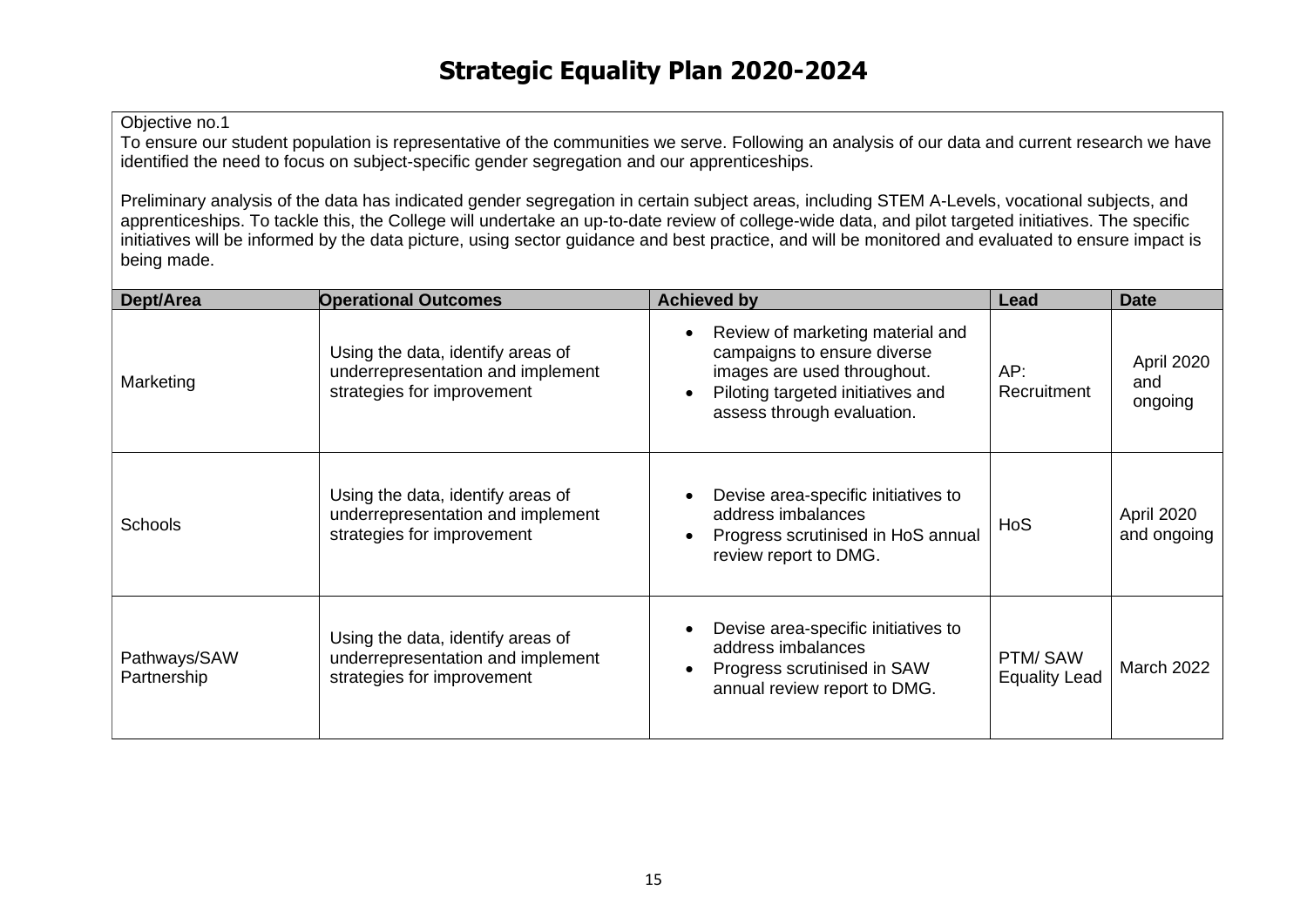To broaden the talent within the organisation by improving the ethnicity profile of our staff population at all levels.

Analysis of BAME recruitment data has indicated that application rates and staff figures are in line with our immediate local community demographics. However, there is an underrepresentation at the shortlisting and interview stage when compared to white applicants. We will strive to address underrepresentation at this stage of the recruitment process and strive to increase our BAME applicant figures overall. As a College we want to be aspirational and draw from a wider talent pool, including attracting staff from further afield in the South Wales area.

| Dept/Area | <b>Operational Outcomes</b>                                                                                | <b>Achieved by</b>                                                                                                                                                                                                                                                                                                                                                                                                                                                                                                                                                                                                                                                                                                                                                                    | Lead                            | <b>Date</b>   |
|-----------|------------------------------------------------------------------------------------------------------------|---------------------------------------------------------------------------------------------------------------------------------------------------------------------------------------------------------------------------------------------------------------------------------------------------------------------------------------------------------------------------------------------------------------------------------------------------------------------------------------------------------------------------------------------------------------------------------------------------------------------------------------------------------------------------------------------------------------------------------------------------------------------------------------|---------------------------------|---------------|
| <b>HR</b> | Improve the ethnicity profile of job<br>applicants and the appointment rate for<br><b>BAME</b> candidates. | <b>ELIA of Recruitment and Selection</b><br>$\bullet$<br>process, materials, and website to be<br>conducted, and implementation of any<br>arising actions.<br>Consultation with current BAME staff to<br>identify what attracted them to the<br>College and suggest further actions the<br>College could take. Data analysed and<br>recommendations produced.<br>Implementation of recommended<br>actions from consultation.<br>Engagement with community groups to<br>improve the profile of the College as an<br>Employer of Choice in BAME<br>communities.<br>Use of positive action statement to be<br>$\bullet$<br>included as standard on job advert<br>template.<br>BAME or HR representation at<br>$\bullet$<br>appointment panels where there are<br><b>BAME</b> candidates. | <b>HRM</b><br><b>SO:R&amp;S</b> | March<br>2023 |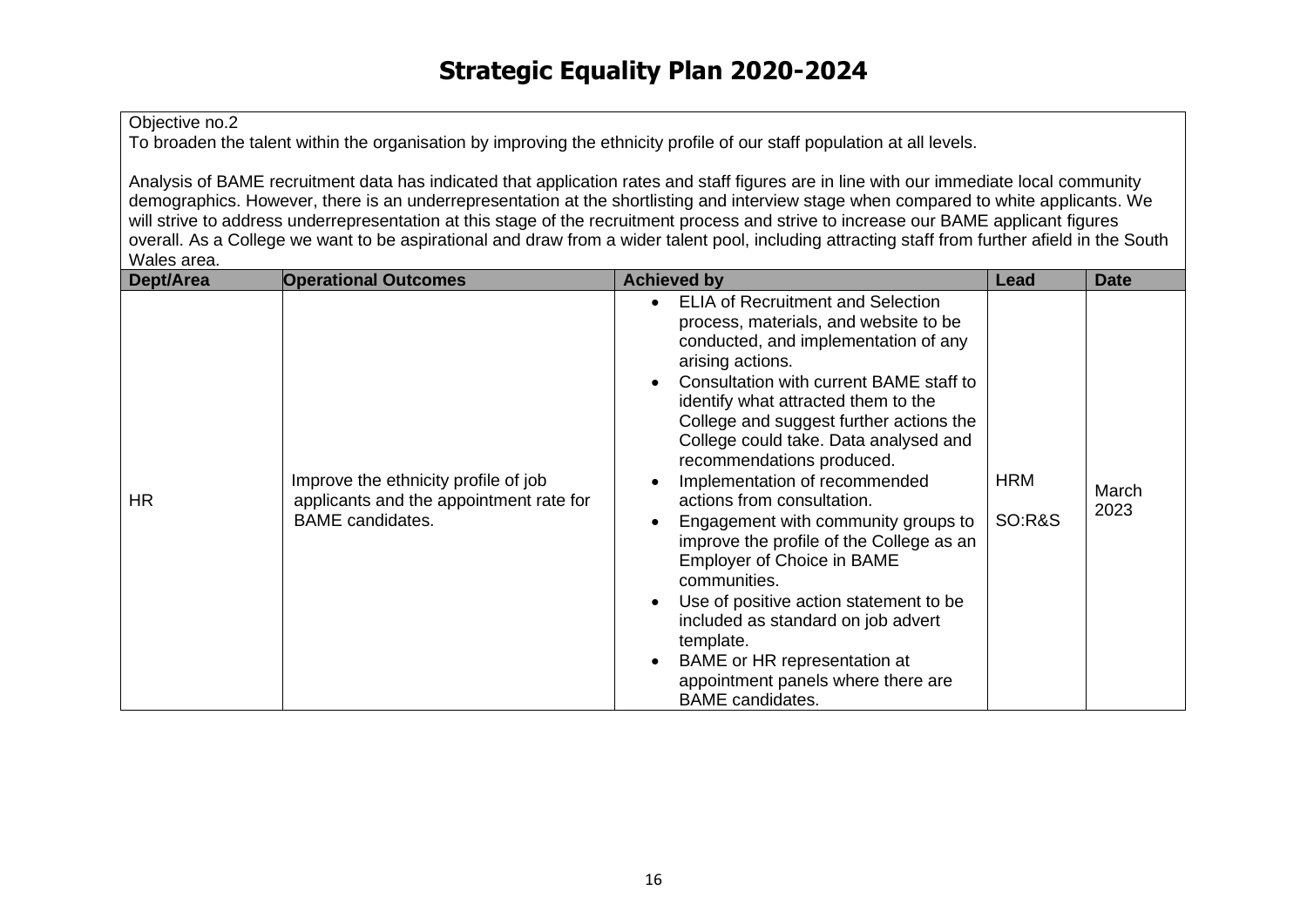| All areas | Improve rates of progression for BAME<br>employees                         | 100% completion rate of mandatory<br>$\bullet$<br>Diversity training and Unconscious<br>Bias training for line managers and<br>staff with recruitment responsibilities.<br>Develop a staff mentoring scheme and<br>$\bullet$<br>specifically target BAME staff to<br>become mentees. Success of the<br>scheme to be evaluated annually<br>through participant feedback and<br>progression data analysis.<br>BAME or HR representation at<br>$\bullet$<br>appointment panels where there are<br>BAME candidates for progression<br>posts. | <b>SDM</b><br><b>SDM</b><br><b>SO:R&amp;S</b> | March<br>2024 |
|-----------|----------------------------------------------------------------------------|------------------------------------------------------------------------------------------------------------------------------------------------------------------------------------------------------------------------------------------------------------------------------------------------------------------------------------------------------------------------------------------------------------------------------------------------------------------------------------------------------------------------------------------|-----------------------------------------------|---------------|
| <b>HR</b> | Improve the retention of BAME<br>employees through improved<br>engagement. | Include 'belonging' as a sub-area of the<br>$\bullet$<br><b>Staff Perception Survey to explore</b><br>BAME staff satisfaction rates - data<br>analysed and recommendations<br>produced.<br>Implementation of recommended<br>$\bullet$<br>actions from consultation.<br>Establishing a workplace 'allyship'<br>$\bullet$<br>programme to improve inclusivity and<br>reduce marginalisation.                                                                                                                                               | HRM/<br><b>SSIDO</b>                          | April 2023    |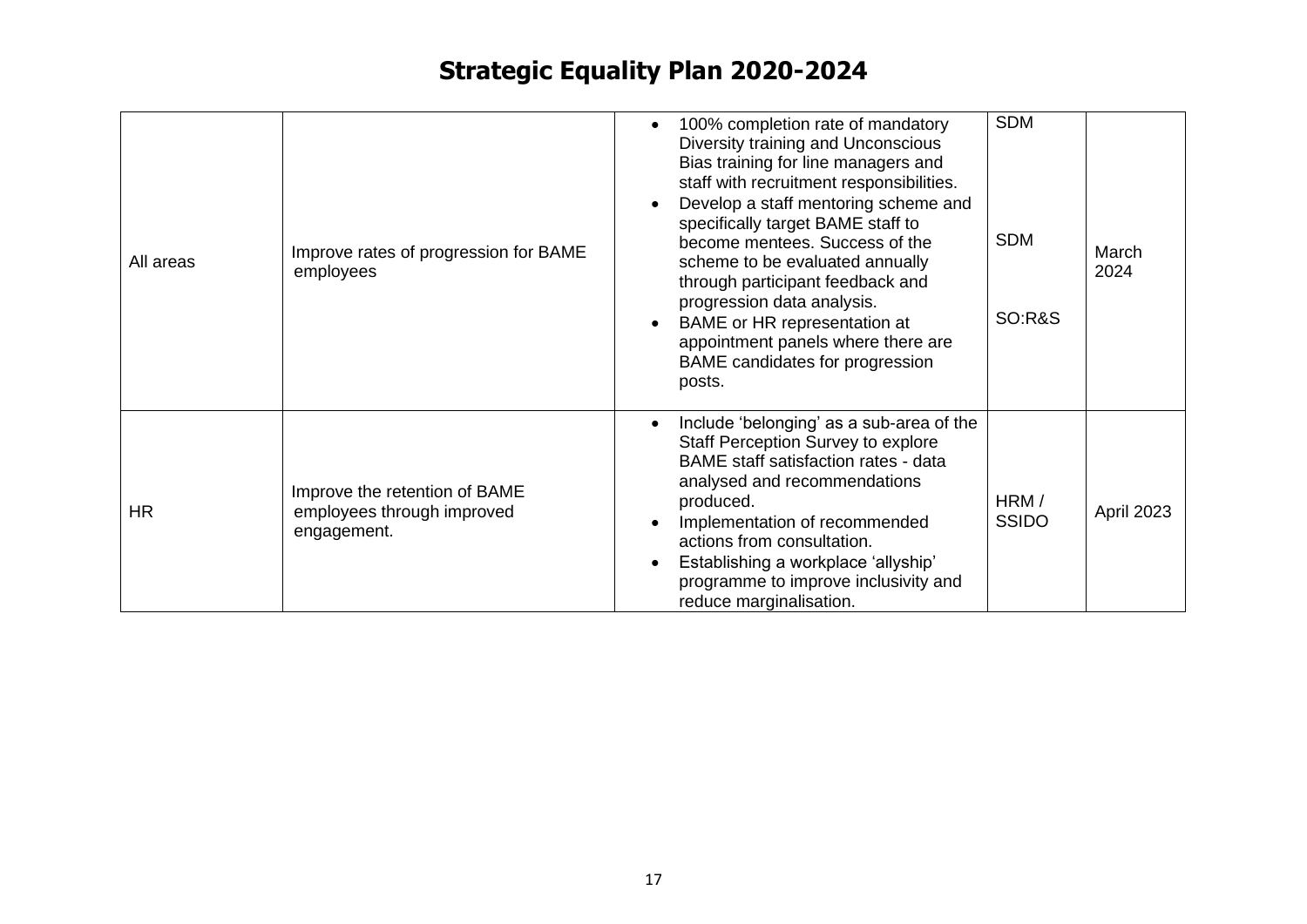To establish a culture which promotes a positive and supportive learning and working environment with regards to mental health and wellbeing through the implementation of the Health and Wellbeing Strategy.

A healthy college is defined as a place where a college is adopting a whole systems approach to health. This involves creating a learning and working environment and shared institutional culture where health, and wellbeing are recognised as being core to success and allows both staff and students to reach their full potential. Additionally, in **light of COVID-19 and the increased reliance on digital technology, potential isolation and disproportionate health outcomes, we will ensure that all students and staff are supported due to their protected characteristics.**

| Dept/Area                      | <b>Operational Outcomes</b>                                   | <b>Achieved by</b>                                                                                | Lead                         | <b>Date</b>      |
|--------------------------------|---------------------------------------------------------------|---------------------------------------------------------------------------------------------------|------------------------------|------------------|
| HR / All areas                 | Implementation of the Health and<br><b>Wellbeing Strategy</b> | Implementation of the operational<br>objectives outlined in the Health and<br>Wellbeing strategy. | <b>HRM</b>                   | December<br>2023 |
| Student Support /<br>All areas | Implementation of the Health and<br><b>Wellbeing Strategy</b> | Implementation of the operational<br>objectives outlined in the Health and<br>Wellbeing strategy. | <b>AP</b><br><b>Students</b> | December<br>2023 |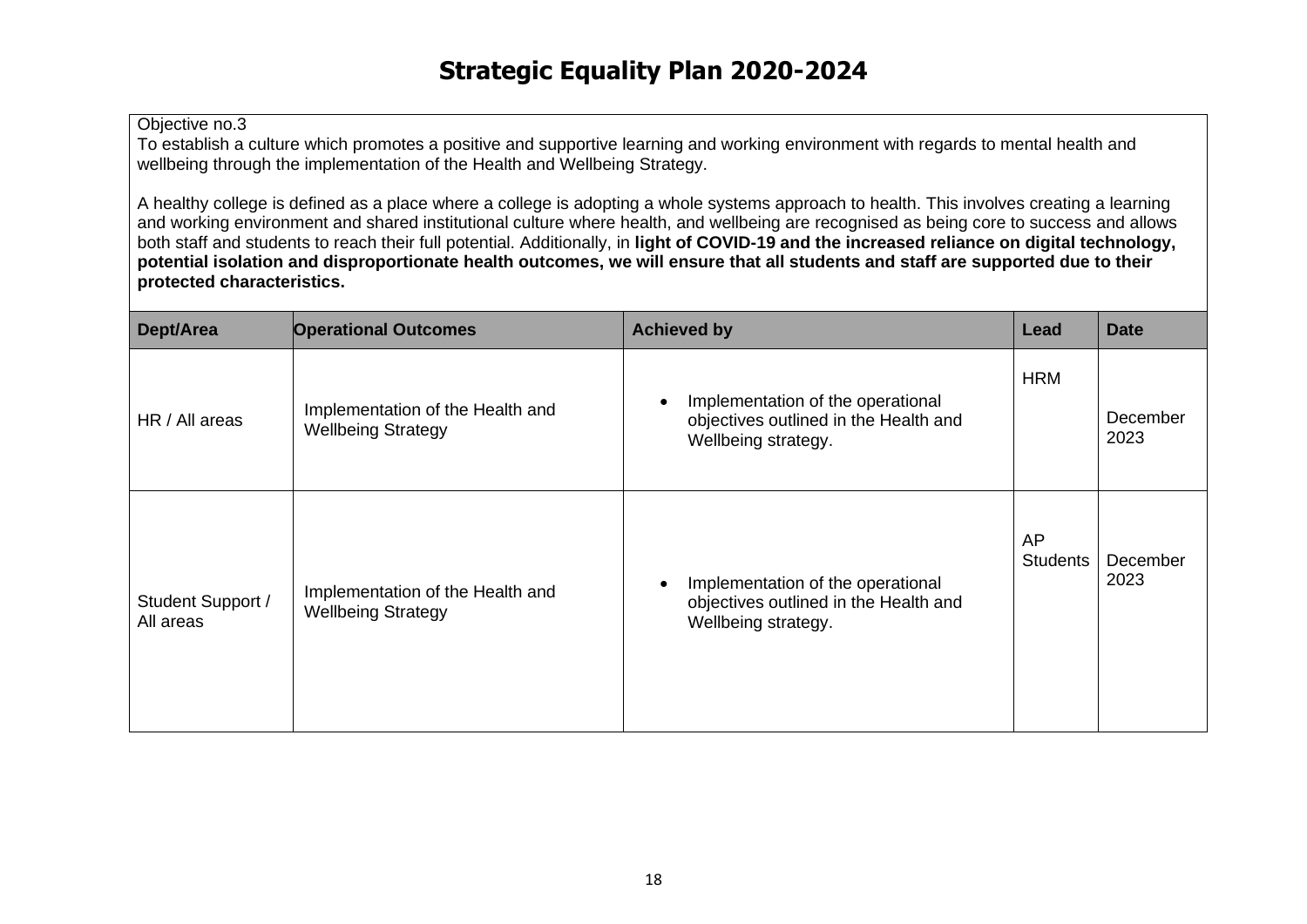To improve the accessibility of the physical and digital, learning and working environment

**As a result of the recent pandemic a greater focus has been placed on digital learning and working and as a result a focus is placed on ensuring digital accessibility for all. In addition, the physical working environment has changed at the College as we strive to develop a secure COVID working environment. It is therefore essential that we incorporate physical accessibility into the new working environment.**

| Dept/Area              | <b>Operational Outcomes</b>                                                                                                                                     | <b>Achieved by</b>                                                                                                                                                                                                                                                                                                                            | Lead                         | <b>Date</b>                    |
|------------------------|-----------------------------------------------------------------------------------------------------------------------------------------------------------------|-----------------------------------------------------------------------------------------------------------------------------------------------------------------------------------------------------------------------------------------------------------------------------------------------------------------------------------------------|------------------------------|--------------------------------|
| <b>Estates</b>         | Improve physical accessibility to sites<br>and facilities so that all areas are<br>compliant with the requirements of the<br>Equality Act and are COVID secure. | Audit of all sites and report of actions<br>required to be produced.<br>Consultation with staff and students to<br>identify areas of concern and potential<br>issues<br>Implementation of actions from site audit<br>and consultation.                                                                                                        | <b>FM</b><br><b>CM</b>       | December<br>2021               |
| ILT                    | Ensure digital learning and working<br>environment is accessible for all.                                                                                       | Implementation of the Digital Strategy with<br>regards to digital inclusion, with<br>consideration given to the impact on staff<br>and students with protected characteristics.<br>Staff and students are aware of and make<br>use of the immersive assistive technology<br>available through the Windows 10 platform<br>and Office 365 Apps. | <b>HILT</b>                  | April 2020<br>and<br>ongoing   |
| <b>Student Support</b> | Ensure that all students are digitally<br>included and can access teaching and<br>support services in college and through<br>remote access                      | Use and promotion of the Welsh<br>Government digital inclusion fund to make<br>provision for digitally excluded FE students<br>Annual student consultation through the<br>$\bullet$<br><b>Student Representatives to identify</b><br>awareness of WG digital inclusion fund,<br>awareness of other forms of digital learning                  | <b>AP</b><br><b>Students</b> | October<br>2020 and<br>ongoing |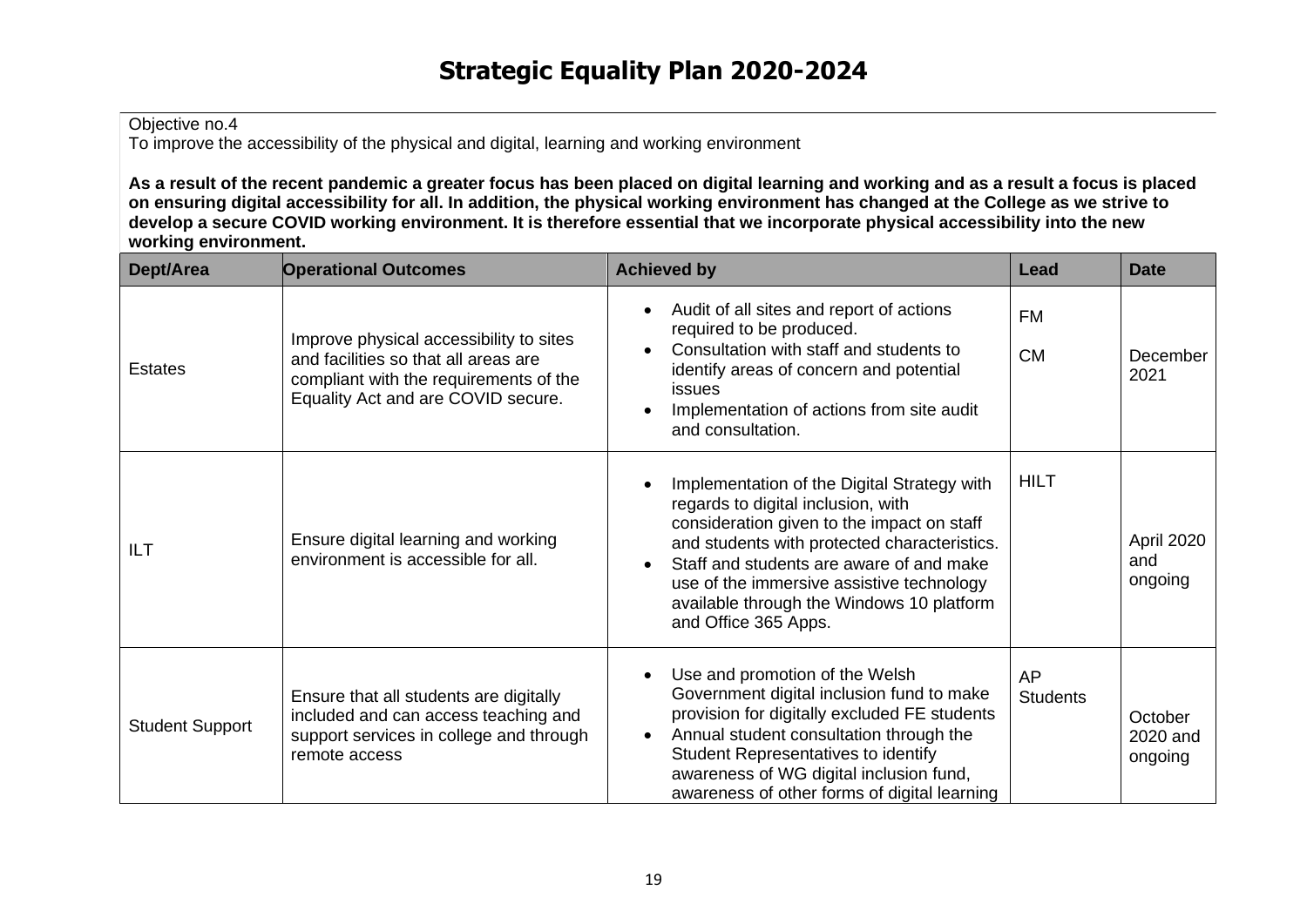| support services, and generate<br>recommendations to better support digitally<br>excluded students.<br>Implementation of actions from<br>consultation. |  |
|--------------------------------------------------------------------------------------------------------------------------------------------------------|--|
|--------------------------------------------------------------------------------------------------------------------------------------------------------|--|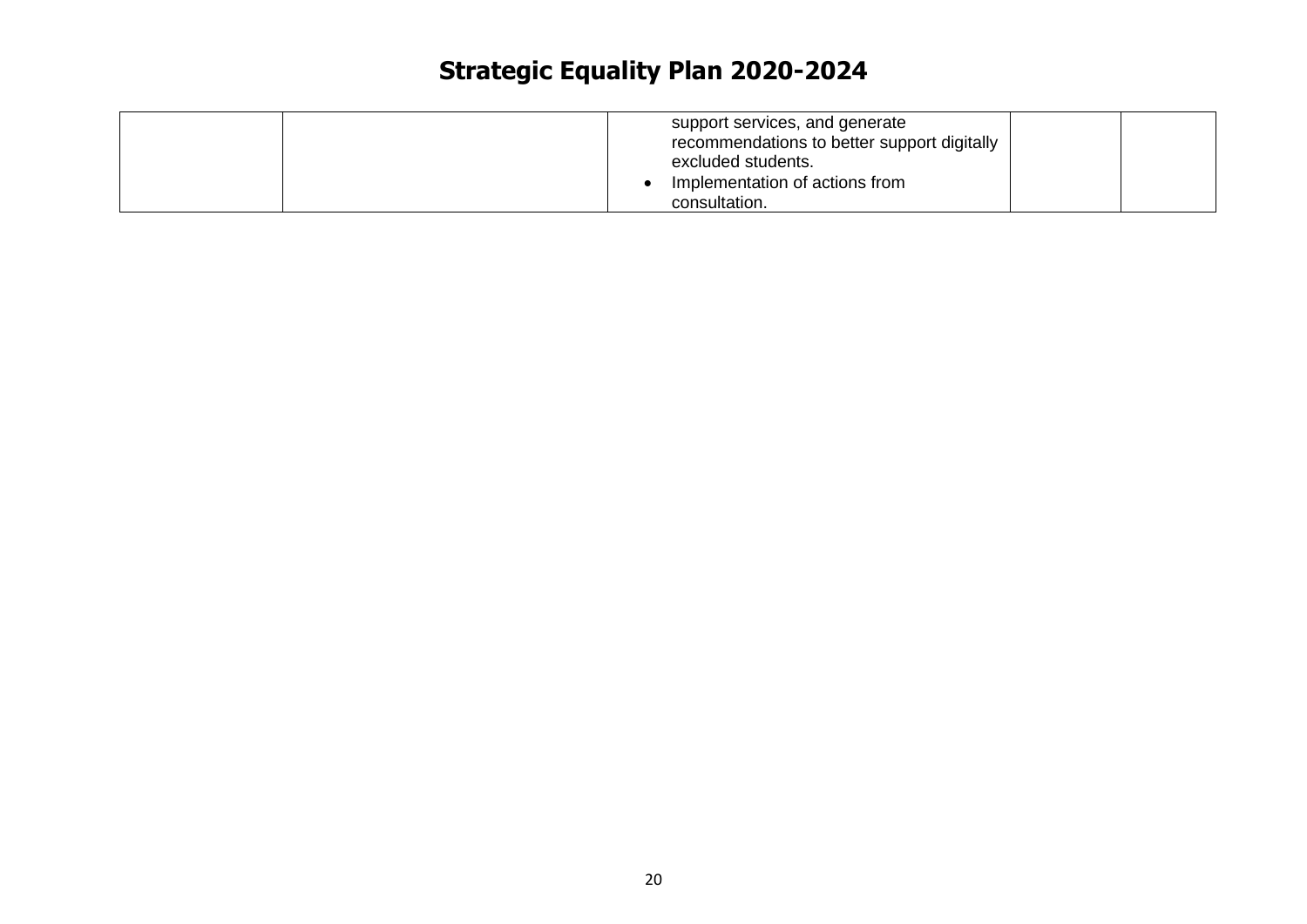To create an inclusive environment that supports flexible learning and working.

Research tells us that 'flexible' work is evolving rapidly. At its core are individuals with potentially greater freedom over when, where or how to fulfil their particular roles or carry out their studies. This will help us to create a supportive and inclusive learning and working environment for individuals with protected characteristics, as well as giving us a competitive edge as an employer and learning provider, which is more important than ever in light of COVID-19.

| Dept/Area | <b>Operational Outcomes</b>                                                                | <b>Achieved by</b>                                                                                                                                                                                                                                                                                                                                                                                                                                                                                                                                                                                                       | Lead                                                           | <b>Date</b>                    |
|-----------|--------------------------------------------------------------------------------------------|--------------------------------------------------------------------------------------------------------------------------------------------------------------------------------------------------------------------------------------------------------------------------------------------------------------------------------------------------------------------------------------------------------------------------------------------------------------------------------------------------------------------------------------------------------------------------------------------------------------------------|----------------------------------------------------------------|--------------------------------|
| <b>HR</b> | Continue to improve flexible working<br>practices at all levels within the<br>organisation | Raise awareness of the operational benefits<br>and ways to implement flexible working<br>among line managers.<br>Provide and promote a range of policies that<br>support and promote flexible working.<br>Continue to engage with the Disability<br>Confident Employer scheme and implement<br>recommended actions in order to achieve<br>Disability Confident Leader status.<br>Include 'belonging' as a sub-area of the Staff<br>Perception Survey to explore staff<br>experiences of flexible working - data<br>analysed and recommendations produced.<br>Implementation of recommended actions from<br>consultation. | <b>HRM</b>                                                     | December<br>2021               |
| Academic  | Continue to improve flexible learning to<br>meet the needs of our students.                | Continue to build upon current blended<br>learning approach so learning can be<br>accessed flexibly by students, e.g. evenings<br>and weekends<br>Use and promotion of the Welsh Government<br>digital inclusion fund to make provision for<br>digitally excluded students<br>Annual student consultation through the<br>Student Representatives to identify<br>awareness of WG digital inclusion fund,<br>awareness of other forms of digital learning                                                                                                                                                                  | <b>AP</b><br>Quality<br>AP:<br><b>Students</b><br><b>SSIDO</b> | October<br>2020 and<br>ongoing |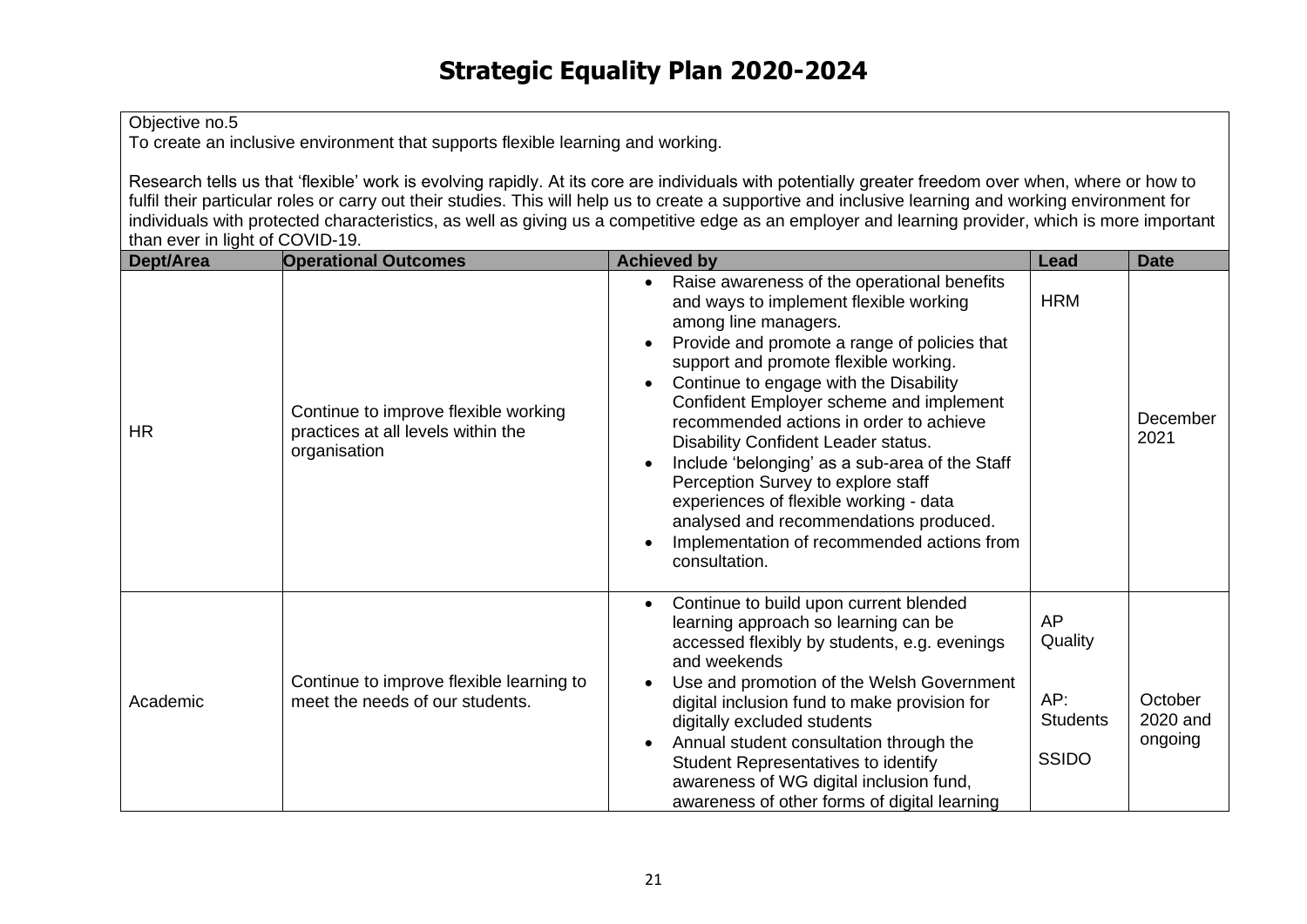|                                  |                                                                                                                                                            | support services, and generate<br>recommendations to support flexible learning<br>for students.<br>Implementation of actions from consultation.                                                                                                                                                                                                                                                                                                | <b>HoS</b>             |                                |
|----------------------------------|------------------------------------------------------------------------------------------------------------------------------------------------------------|------------------------------------------------------------------------------------------------------------------------------------------------------------------------------------------------------------------------------------------------------------------------------------------------------------------------------------------------------------------------------------------------------------------------------------------------|------------------------|--------------------------------|
| <b>Student Support</b>           | Enhance student access to support<br>services digitally                                                                                                    | Utilise a range of technology to develop<br>support services that are more accessible for<br>students, including online workshops,<br>webinars, video series, and use of social<br>media.<br>Annual student consultation through the<br>Student Representatives to generate<br>recommendations to enhance student access<br>to support services.<br>Implementation of actions from consultation.                                               | AP<br><b>Students</b>  | October<br>2020 and<br>ongoing |
| <b>HR and Student</b><br>Support | Upskill staff teams and student leaders<br>so they have the knowledge and<br>experience needed to seek out and<br>respond effectively to stakeholder views | Mandatory consultation training for selected<br>staff groups and student leaders to ensure<br>they are equipped to constructively participate<br>in and facilitate college involvement activities.<br>Raise awareness of college involvement<br>activities for all staff and students, targeting<br>those from underrepresented and vulnerable<br>groups so they can participate in involvement<br>activities, so their views are represented. | AP:<br><b>Students</b> | September<br>2022              |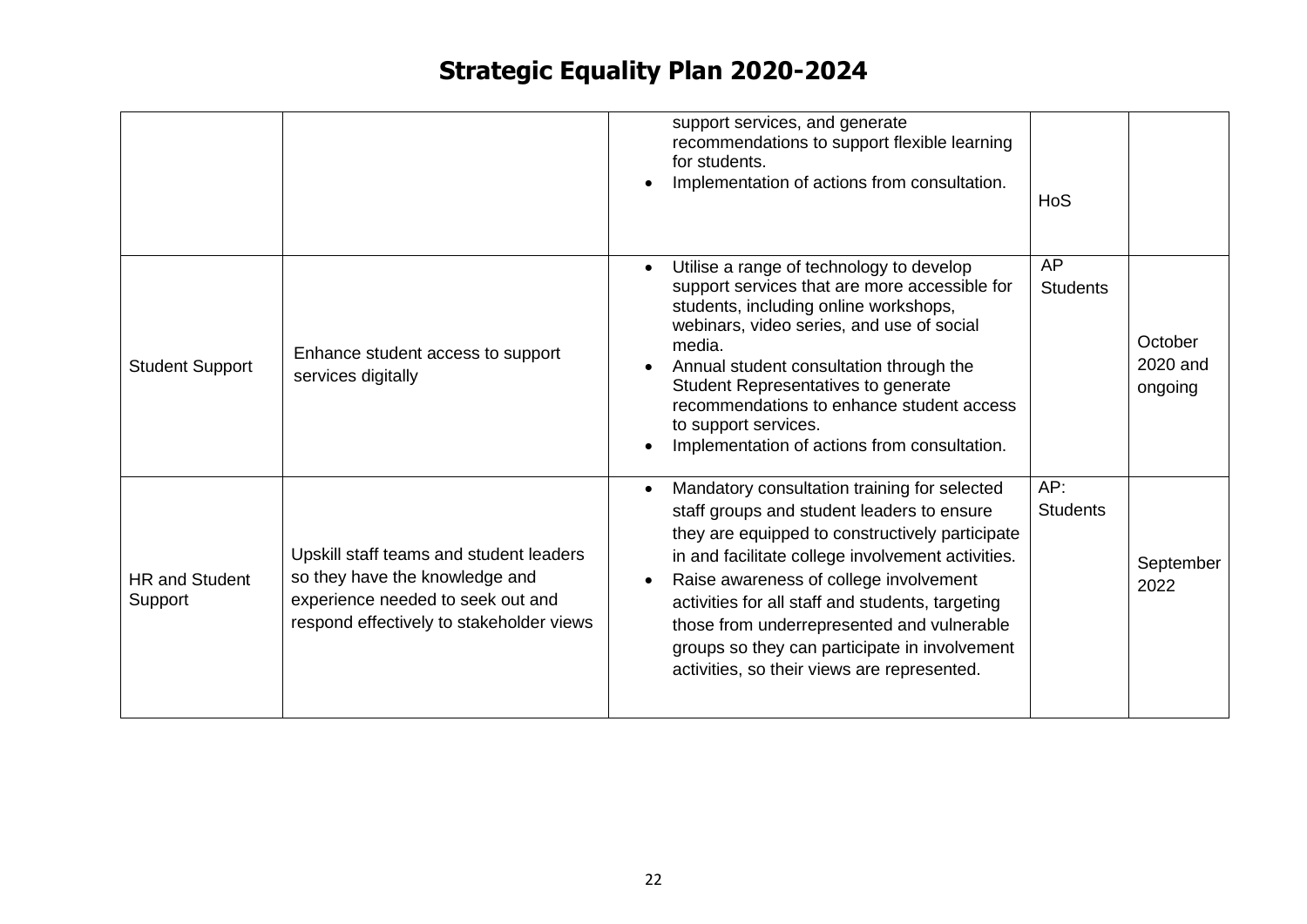To improve the progression, retention and attainment of our student population with protected characteristics, as indicated by our data, to realise their full potential.

This is a continuing target and an ongoing priority for the College. We are also mindful of the national sector picture, which shows that students from certain groups have lower progression, retention and attainment rates. Our actions will be informed by our data, so that we can give all students the best opportunity to reach their full potential.

| Dept/Area              | <b>Operational Outcomes</b>                                                                                                                                                                                                                                                                                                                                                                                        | <b>Achieved by</b>                                                                                                                                                                                                                                                                                                                                                   | Lead                       | <b>Date</b>                  |
|------------------------|--------------------------------------------------------------------------------------------------------------------------------------------------------------------------------------------------------------------------------------------------------------------------------------------------------------------------------------------------------------------------------------------------------------------|----------------------------------------------------------------------------------------------------------------------------------------------------------------------------------------------------------------------------------------------------------------------------------------------------------------------------------------------------------------------|----------------------------|------------------------------|
| AP: Quality            | Provide data to assess progression,<br>retention and attainment of all students,<br>broken down by gender, ethnicity, and<br>disability.                                                                                                                                                                                                                                                                           | Establishing baseline data and benchmark<br>against national figures.<br>Use data to inform subsequent actions to<br>$\bullet$<br>address any progression, retention or<br>attainment gaps.                                                                                                                                                                          | AP: Quality                | September<br>2021            |
| Marketing              | Using the data, identify areas of under<br>representation and consider<br>strategies for improvement                                                                                                                                                                                                                                                                                                               | Review diversity of images in marketing<br>materials and campaigns<br>Pilot targeted initiatives and assess<br>through evaluation, as per objective 1.1.                                                                                                                                                                                                             | AP: Student<br>Recruitment | April 2020<br>and<br>ongoing |
| <b>Student Support</b> | Work with current students and experts<br>to develop interventions and advisory<br>services for students who identify as:<br>BAME, care leavers or care-experienced,<br>carers, disabled, female - where females<br>are under-represented in the academic<br>discipline and male – where males are<br>underrepresented in the academic<br>discipline, LGBT+, parents or from<br>widening participation backgrounds | Bespoke interventions and support<br>packages are developed and put in place<br>so students who are from the identified<br>vulnerable and underrepresented groups,<br>can succeed<br>Success rates of students who are from<br>the identified vulnerable and<br>underrepresented groups is<br>commensurate with or higher than the<br>overall College success rates. | AP:<br><b>Students</b>     | <b>July 2023</b>             |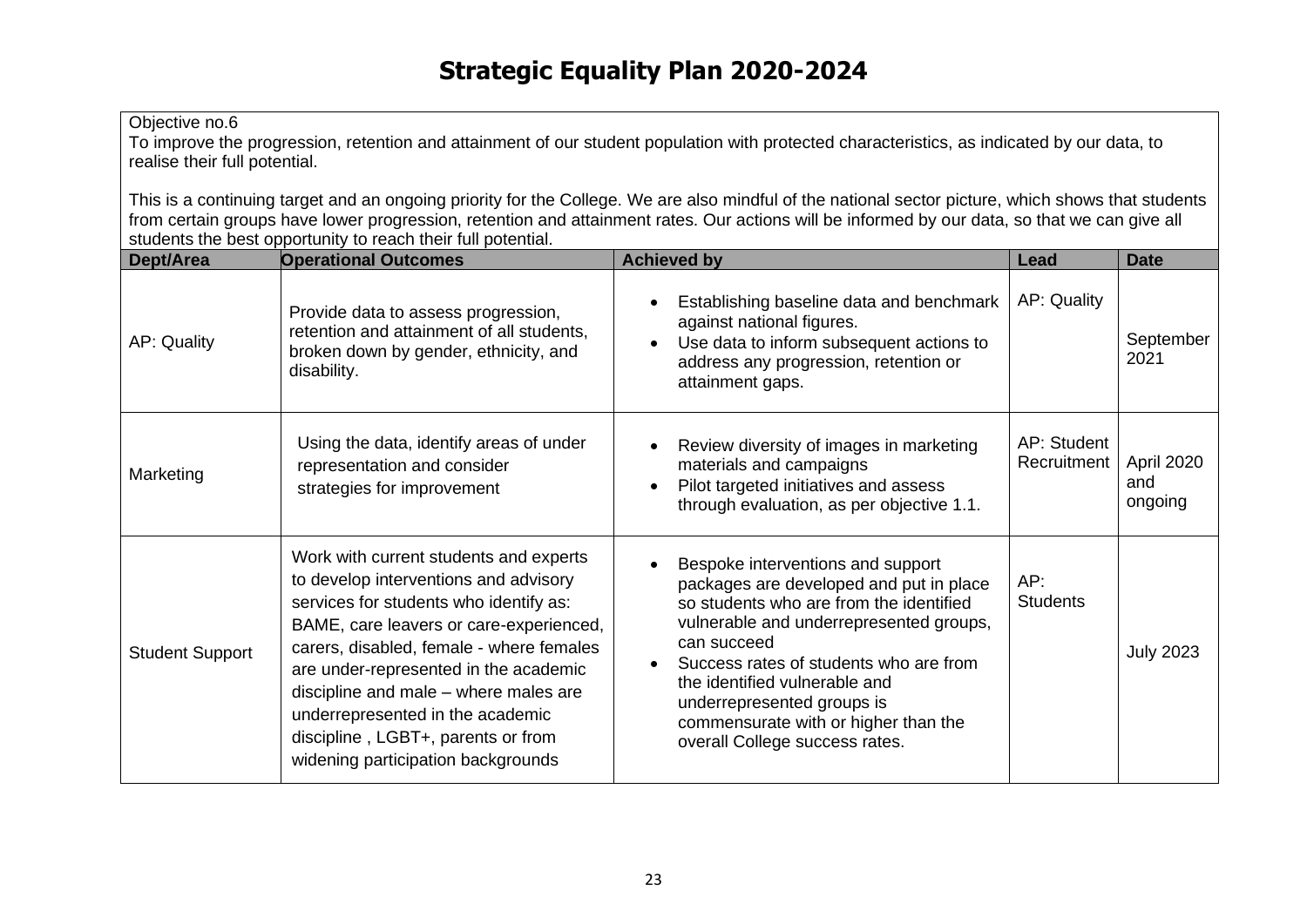| Objective no.7<br>To embed Equality and Diversity throughout the Group through regular events, campaigns and awareness raising.                                                                                                                                                       |                                                                                                                                                                                                                                               |                                                                                                                                                                                                                                                                                                                                              |                      |                              |
|---------------------------------------------------------------------------------------------------------------------------------------------------------------------------------------------------------------------------------------------------------------------------------------|-----------------------------------------------------------------------------------------------------------------------------------------------------------------------------------------------------------------------------------------------|----------------------------------------------------------------------------------------------------------------------------------------------------------------------------------------------------------------------------------------------------------------------------------------------------------------------------------------------|----------------------|------------------------------|
| Equality is about ensuring that every individual has an equal opportunity to make the most of their lives and talents. By continuing to raise<br>awareness and promote equality through regular campaigns we can ensure Equality and Diversity remains embedded throughout the Group. |                                                                                                                                                                                                                                               |                                                                                                                                                                                                                                                                                                                                              |                      |                              |
| <b>Operational Outcomes</b><br><b>Achieved by</b><br>Dept/Area<br>Lead                                                                                                                                                                                                                |                                                                                                                                                                                                                                               |                                                                                                                                                                                                                                                                                                                                              | <b>Date</b>          |                              |
| <b>DMG</b>                                                                                                                                                                                                                                                                            | Schedule a programme of annual<br>awareness raising activities which provide<br>opportunities for participation across all<br>levels and subjects.                                                                                            | Providing a programme of events<br>$\bullet$<br>throughout the year that cover a wide<br>range of E&D areas<br>Sharing good practice and providing<br>$\bullet$<br>case studies<br>Continuing to ensure E&D themes and<br>$\bullet$<br>content are embedded throughout<br><b>ESTEP tutorial programme</b><br>Monitoring via DMG<br>$\bullet$ | HRM/<br><b>SSIDO</b> | April 2020<br>and<br>ongoing |
| <b>HR and Student</b><br>Support                                                                                                                                                                                                                                                      | Devise and implement an effective<br>framework of involvement activities that is<br>clearly understood by students and staff<br>and delivers the measurable<br>improvements in the overall quality of the<br>learning and working environment | Target training for staff and students from<br>underrepresented and vulnerable groups so<br>they can participate in involvement activities,<br>so their views are represented (as per<br>objective 5.4)                                                                                                                                      | HRM / SDM            | <b>July 2022</b>             |
| <b>Board</b>                                                                                                                                                                                                                                                                          | To ensure the Board has a strategic<br>overview of Equality within the Group.                                                                                                                                                                 | Ensure there is Board representation on<br>$\bullet$<br>the Diversity Management Group.<br>E&D training to be provided for Board<br>$\bullet$<br>members                                                                                                                                                                                     | AP:<br>Governance    | <b>July 2021</b>             |
| Board and SMT                                                                                                                                                                                                                                                                         | Leaders and key staff maintain<br>professional relationships with the<br>College's community particularly those<br>who represent different ethnic, faith,<br>minority and vulnerable groups                                                   | • College Managers and Governors are active<br>members of local and regional community<br>cohesion working groups                                                                                                                                                                                                                            | <b>AP Students</b>   | September<br>2023            |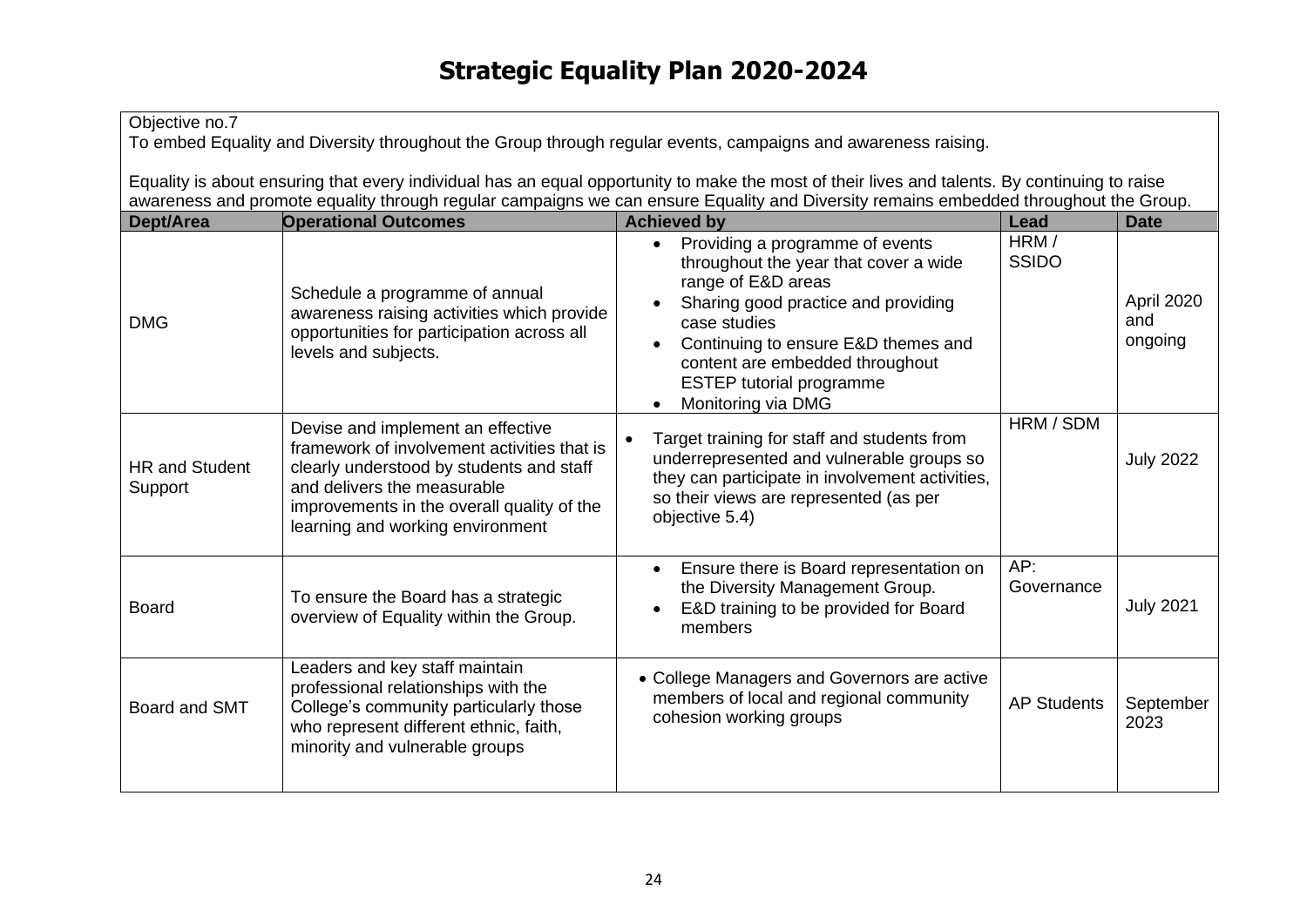## Objective no.8

To improve the quality and disclosure rate of the staff and student equality data so that our actions continue to be well informed.

Analysis of staff data has shown a steady improvement in disclosure rates however for certain characteristics it remains low. The College recognises that in order to truly improve equality we must base our actions on the actual profile and needs of our staff and students.

| <b>Dept/Area</b>       | <b>Operational Outcomes</b>                                                                                                               | <b>Achieved by</b>                                                                                                                                                                                                                                                                                                                                                                                                                                                                                                                                                              | Lead                   | <b>Date</b>                      |
|------------------------|-------------------------------------------------------------------------------------------------------------------------------------------|---------------------------------------------------------------------------------------------------------------------------------------------------------------------------------------------------------------------------------------------------------------------------------------------------------------------------------------------------------------------------------------------------------------------------------------------------------------------------------------------------------------------------------------------------------------------------------|------------------------|----------------------------------|
| <b>HR</b>              | Improve staff equality disclosure rate to<br>provide robust and comprehensive staff<br>equality data on all protected<br>characteristics. | All staff invited to update records on HR<br>$\bullet$<br>dashboard annually at the following key<br>points of the year: induction, appraisals,<br>CPD days.<br>Awareness raising of importance and<br>$\bullet$<br>benefits of collecting and monitoring data,<br>giving staff confidence in disclosing.<br>Production of Annual Report every year.<br>$\bullet$<br>Use the data from the Annual Report to<br>$\bullet$<br>inform future actions and support ELIA's.<br>Line managers to complete an annual<br>$\bullet$<br>equality review and submit to DMG for<br>scrutiny. | <b>HRM</b>             | <b>July 2020</b>                 |
| <b>Student Support</b> | Provide robust and comprehensive<br>student equality data                                                                                 | Establish baseline data and review current<br>$\bullet$<br>disclosure rates<br>Raise student awareness of the importance<br>and use of equality data<br>Year on year 5% increase in the number of<br>$\bullet$<br>students who feel able to make an equality<br>data disclosure<br>Use data to inform subsequent actions.<br>$\bullet$                                                                                                                                                                                                                                          | AP:<br><b>Students</b> | September<br>2021 and<br>ongoing |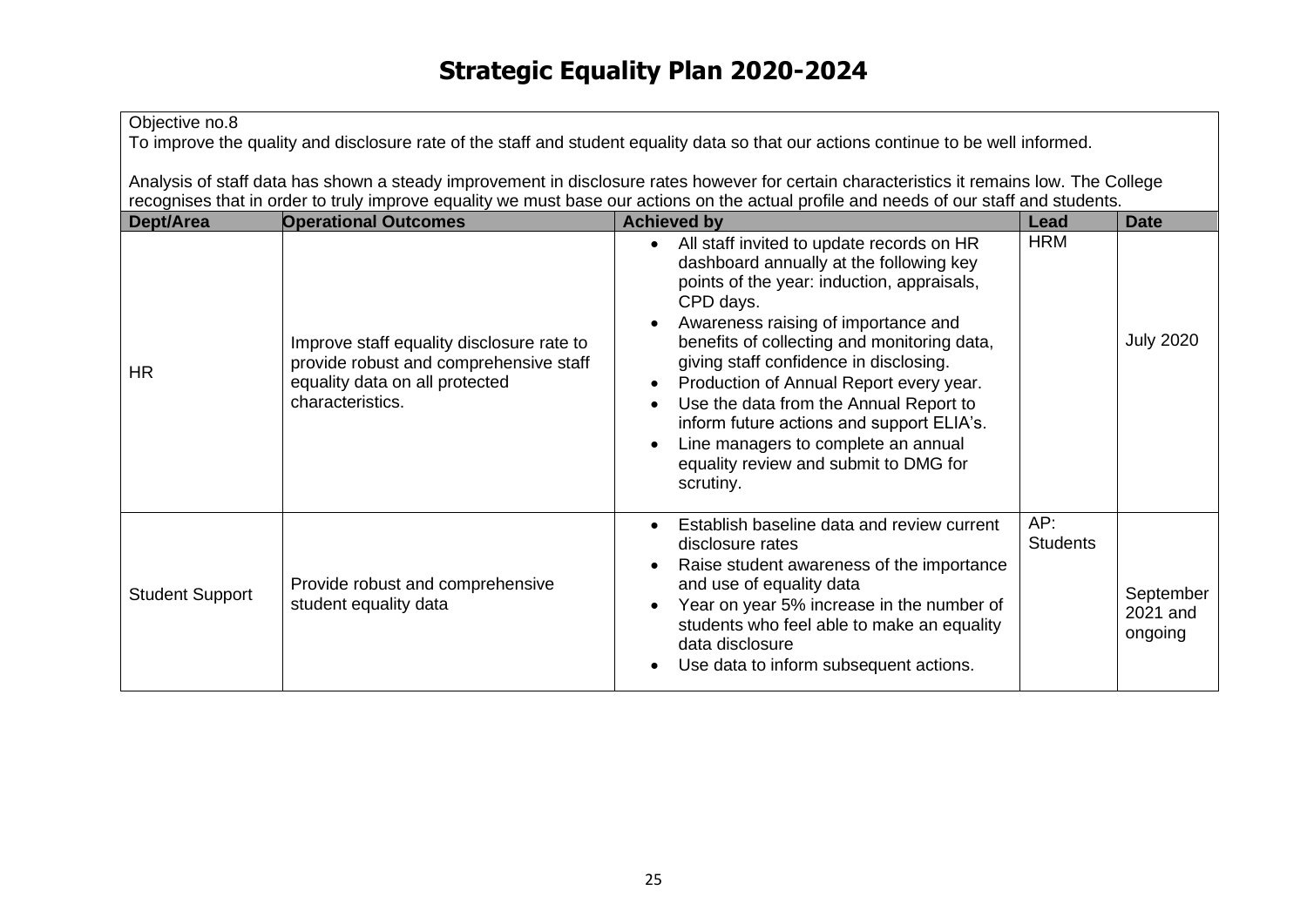To ensure fairness in pay with regards to gender and ethnicity.

We intend to consider the pay differences in relation to gender that exist across the organisation and to identify an objective that will address any difference identified. As part of the College's commitment to the Race Charter we also intend to consider pay differences in relation to ethnicity.

| Dept/Area | <b>Operational Outcomes</b>                                                                                                | <b>Achieved by</b>                                                                                                                                                                                                                                                                                                                                                                                                                                                                                                                                                                                                       | Lead       | <b>Date</b>                     |
|-----------|----------------------------------------------------------------------------------------------------------------------------|--------------------------------------------------------------------------------------------------------------------------------------------------------------------------------------------------------------------------------------------------------------------------------------------------------------------------------------------------------------------------------------------------------------------------------------------------------------------------------------------------------------------------------------------------------------------------------------------------------------------------|------------|---------------------------------|
| <b>HR</b> | Measure the Gender Pay Gap, using<br>the data to identify areas of concern<br>and implement strategies for<br>improvement. | Regular analysis of our pay data in relation to<br>gender and recommendations produced<br>where required.<br>Implementation of actions identified.<br>Through regular appraisals identify<br>opportunities for female employees on lower<br>paid grades to gain promotion or<br>development.<br>Promotion of flexible working and family<br>friendly policies to support retention and<br>progression of female employees at all levels<br>in the organisation - see objective 5.<br>ELIA of Recruitment and Selection process,<br>materials, and website to be conducted, and<br>implementation of any arising actions. | <b>HRM</b> | December<br>2021 and<br>ongoing |
| <b>HR</b> | Measure the Ethnicity Pay Gap, using<br>the data to identify areas of concern and<br>implement strategies for improvement. | Regular analysis of our pay data in relation to<br>ethnicity, and recommendations produced<br>where required.<br>Implementation of actions identified.<br>Through regular appraisals identify<br>opportunities for BAME employees on lower<br>paid grades to gain promotion or<br>development.<br>Promotion of flexible working and family<br>friendly policies to support retention and<br>progression of BAME employees at all levels<br>in the organisation - see objectives 2 and 5.                                                                                                                                 | <b>HRM</b> | April 2022                      |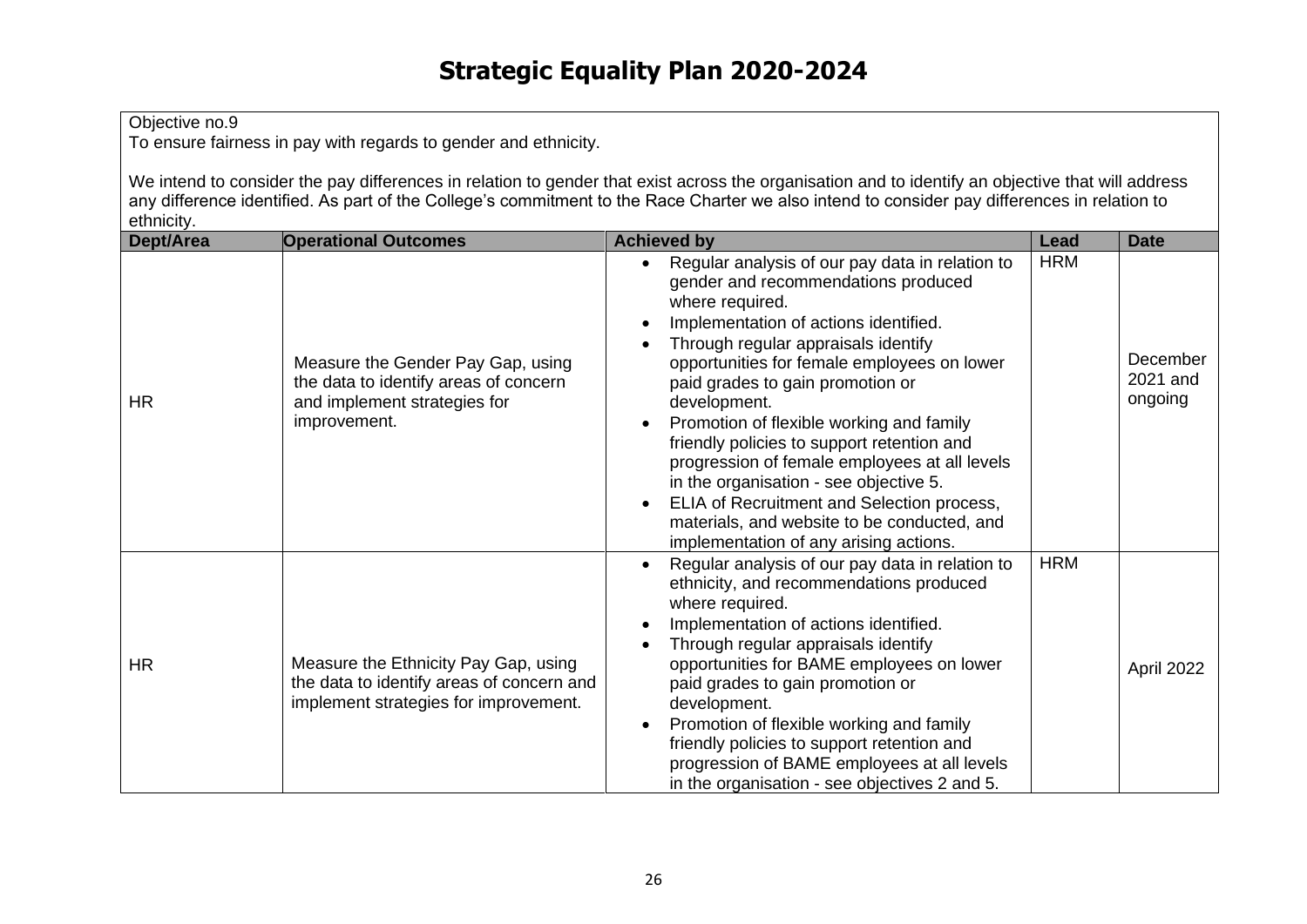|  | ELIA of Recruitment and Selection process,<br>materials, and website to be conducted, and<br>implementation of any arising actions (see |  |
|--|-----------------------------------------------------------------------------------------------------------------------------------------|--|
|  | objective 2).                                                                                                                           |  |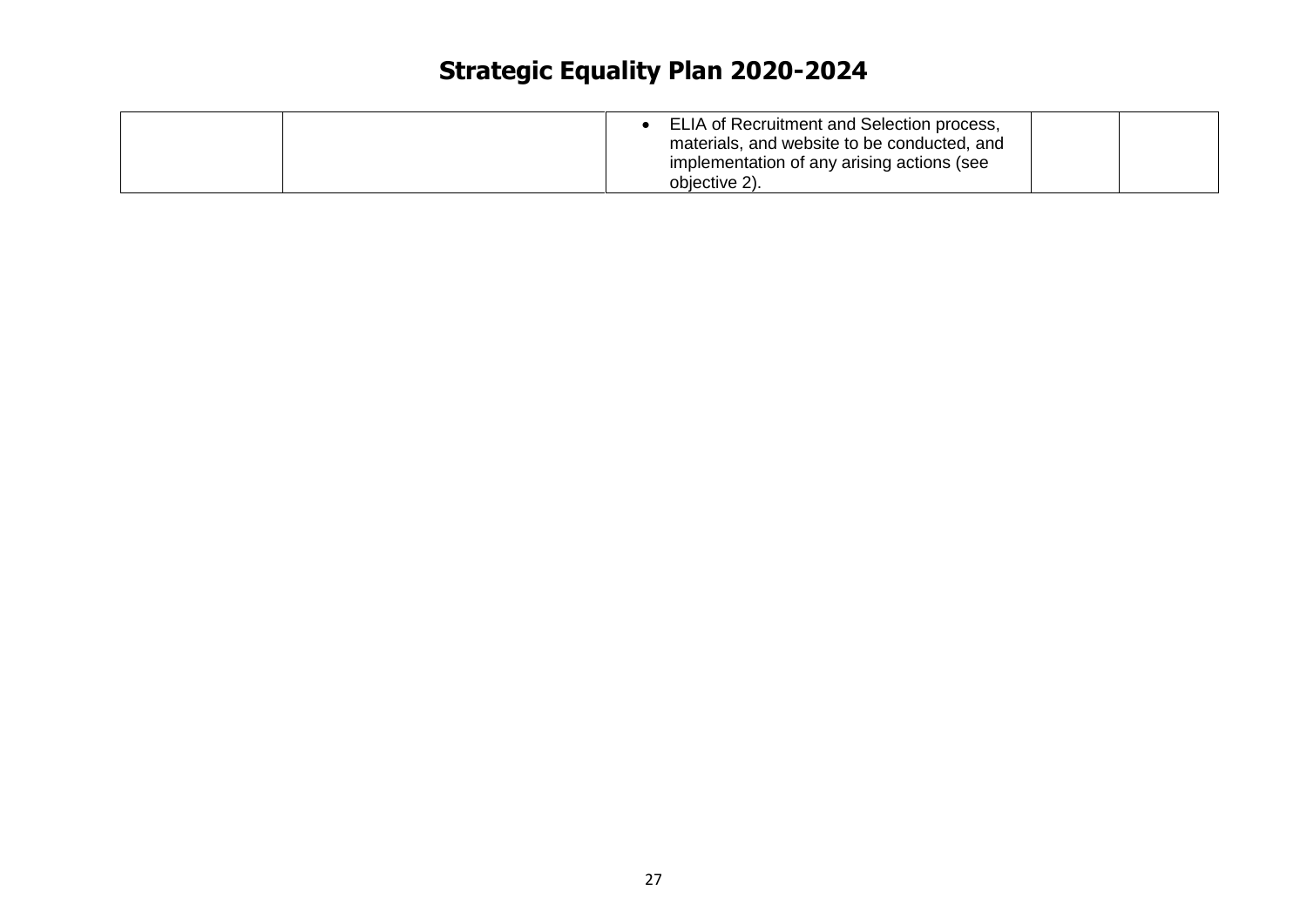To foster a supportive, safe and inclusive culture that aims to eliminate bullying, discrimination, harassment and micro-aggressions or any other unacceptable behaviours.

EHRC research demonstrates that bullying, discrimination, and harassment remains widespread in some workplaces. We already have policies that promote dignity for both staff and students and as a College we adopt a zero-tolerance approach to bullying and harassment. However, we recognise that we need to go further in raising awareness of the issues among the entire college community, and how to report them. We strive to actively celebrate the diversity of our learning community and promote inclusion, and are mindful of the need to eliminate any bullying, discrimination, harassment or social isolation that may arise from remote learning and working in light of COVID-19.

| Dept/Area                        | <b>Operational Outcomes</b>                                                                                                                                                               | <b>Achieved by</b>                                                                                                                                                                                                                                                                                                             | Lead                              | <b>Date</b>                        |
|----------------------------------|-------------------------------------------------------------------------------------------------------------------------------------------------------------------------------------------|--------------------------------------------------------------------------------------------------------------------------------------------------------------------------------------------------------------------------------------------------------------------------------------------------------------------------------|-----------------------------------|------------------------------------|
| <b>DMG</b>                       | To have a diverse and representative<br>workforce that is welcoming and<br>supportive of each other and our<br>students.                                                                  | Develop an annual training programme for staff<br>on equality and diversity related topics, which<br>explicitly cover discrimination, bullying and<br>harassment, and micro-aggressions.<br>Develop an allyship programme (see objective<br>(1.3)                                                                              | HRM/<br><b>SDM</b>                | <b>July 2022</b>                   |
| <b>HR and Student</b><br>Support | Consider and where appropriate<br>change the membership of college<br>strategic, management and working<br>groups so they better reflect the staff<br>and student profile                 | Using data from Annual Report, devise targets<br>for gender, ethnicity, and disability<br>representation on key decision-making groups,<br>while being mindful of not placing undue burden<br>on any underrepresented groups to sit on<br>multiple committees.                                                                 | HRM and<br>AP:<br><b>Students</b> | December<br>2021                   |
| <b>HR and Student</b><br>Support | Induction procedures and activities<br>ensure that all staff and students<br>understand the importance of equality,<br>diversity and respect for all members of<br>the learning community | 100% of staff have completed the Equality and<br>Diversity e-learning as part of the induction<br>process.<br>Staff induction HR presentation to be reviewed,<br>to include clear information about the College<br>commitment to E&D, staff rights and<br>responsibilities, and the importance of E&D in<br>working practices. | <b>SDM</b>                        | <b>July 2021</b><br>and<br>ongoing |